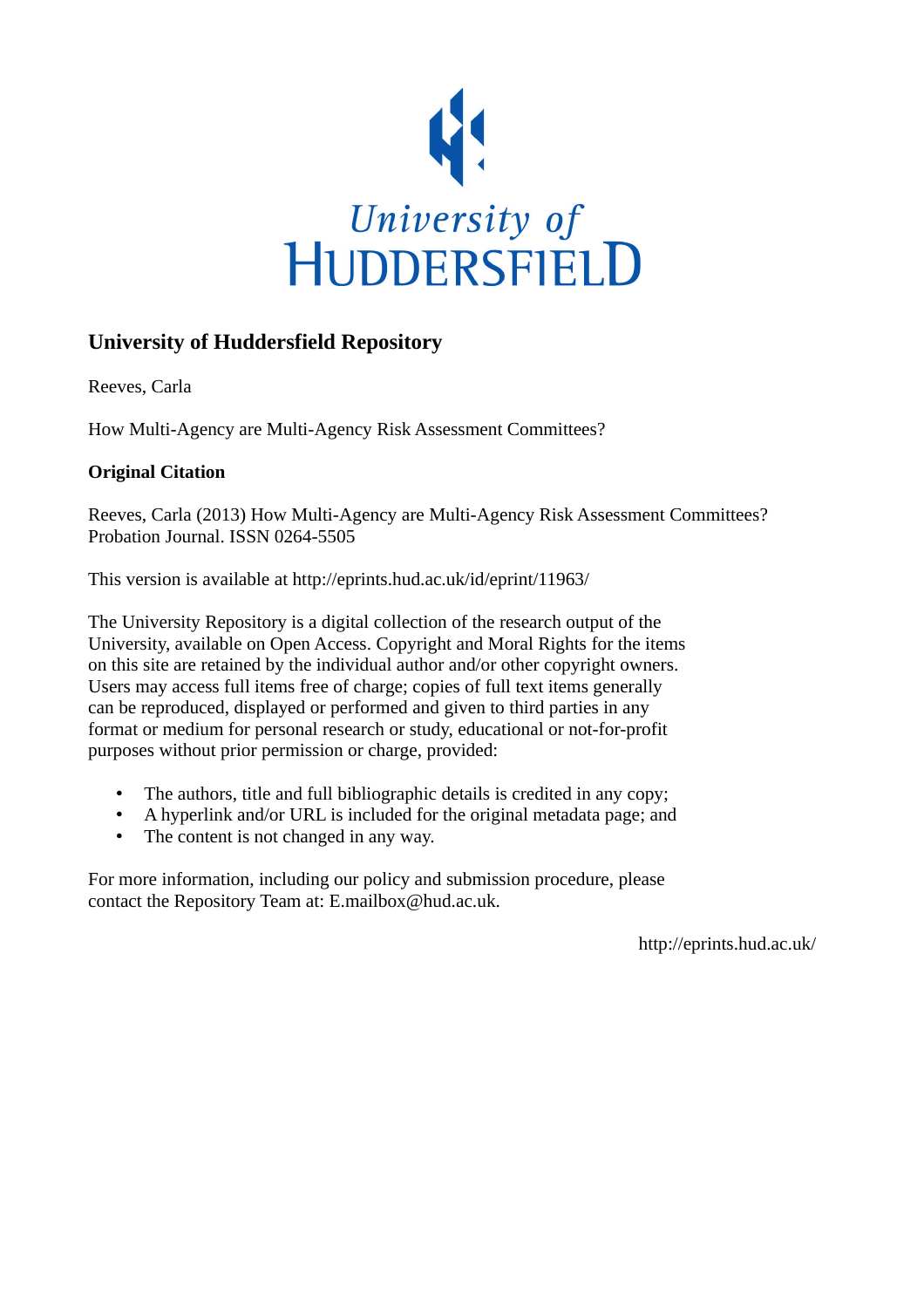#### **How Multi-Agency are Multi-Agency Risk Assessment Committees?**

**Abstract:** This paper reports on the observations of a combined level 2 and 3 Multi-Agency Risk Assessment Committees (MARAC) over a 12 month period. It considers agency representation and discusses this in respect to attendance and the nature of relationships between representatives. The key findings are structured around the experiences of three identifiable groups of panel members and leads to a discussion of how the status of agencies and the informal roles adopted by the different members are defined by power relationships based on possession of knowledge. These relationships reflect cultural traditions in working with high risk offenders, but are also shaped by statutory responsibilities placed on different agencies within the MARAC forum.

**Key words:** MAPPA, MAPPP, MARAC, engagement; representation, responsibility.

# **Introduction**

Agencies working with convicted violent and sexual offenders have been required to engage in local Multi-Agency Public Protection Arrangements (MAPPA) since the implementation of the Criminal Justice and Court Services Act 2000 in April 2001. These arrangements are intended to provide a joined up framework for criminal justice and other relevant agencies to share information regarding violent and sexual offenders in order to inform risk assessments and to implement detailed and holistic risk management plans. These arrangements involve relevant offenders being assessed as low, medium or high risk of causing serious harm and/or reoffending and then categorised as requiring level 1, level 2 or level 3 MAPPA intervention. Level 1 offenders are assessed as normally only requiring the intervention of one agency. Level 2 and 3 offenders are assessed as requiring the intervention of two or more agencies from across the statutory and independent sectors. The agencies involved in level 2 and 3 MAPPA discuss the offenders in regular formalised Multi-Agency Risk Assessment Committees (MARAC) and in irregular Multi-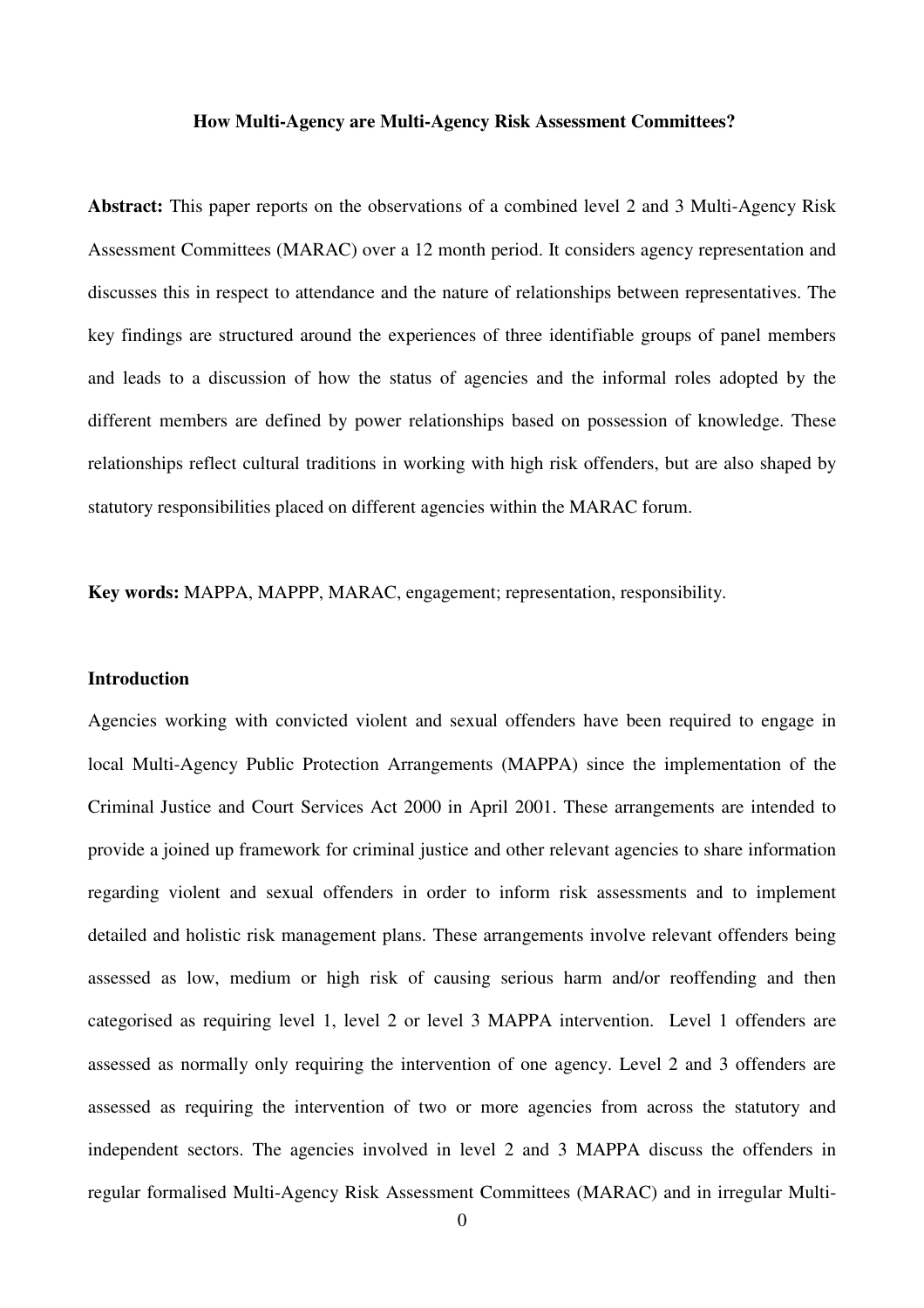Agency Public Protection Panels (MAPPP) as required. In these forums information regarding offenders is shared and risk management decisions and action plans are developed (National MAPPA team, NOMS and PPU, 2009).

It is has been well noted previously (*cf.* Bryan and Doyle, 2003; Kemshall, 2003; Kemshall and Wood, 2007a and b; Robinson, 2002) that MAPPA (including MARACs and MAPPPs) are the observable practice of the criminological discourse around risk and managerialism pervading the criminal justice system. This discourse is characterised by a strategic and pragmatic rejection of rehabilitative ideals in favour of controlling crime rates. This change within the ethos of work with offenders has been coupled with a growing realisation that individual risks cannot be managed by focussed work undertaken by single agencies working independently to their own aims. Rather a concerted, multi-faceted approach, drawing upon the experience, skills and resources of a range of agencies pulling together is essential (Robinson, 2002).

Explicit within this discourse and changing practice is the need to include in MAPPA (and more specifically MARACs and MAPPPs) the routine involvement of a range of key agencies and the occasional representation of other agencies when required for specific cases. MARACs have a standing membership which forms the basis of the regular meetings, whilst MAPPPs involve those agency representatives relevant to the case being discussed, as MAPPPs are forums to deal with complex or high risk, level 3 MAPPA cases outside of the normal MARAC arrangements. Traditionally this area of work has been undertaken by police and probation services, which, in conjunction with prison services, are the responsible authorities for organising and implementing MAPPA as set out in the Criminal Justice Act 2003. However, the Act also draws in other agencies which have a duty to co-operate in MAPPA; these include social services, housing services, health agencies, educational and leisure services where appropriate (National MAPPA Team, NOMS and PPU, 2009). Maintaining effective representation and co-operation from a wide range of agencies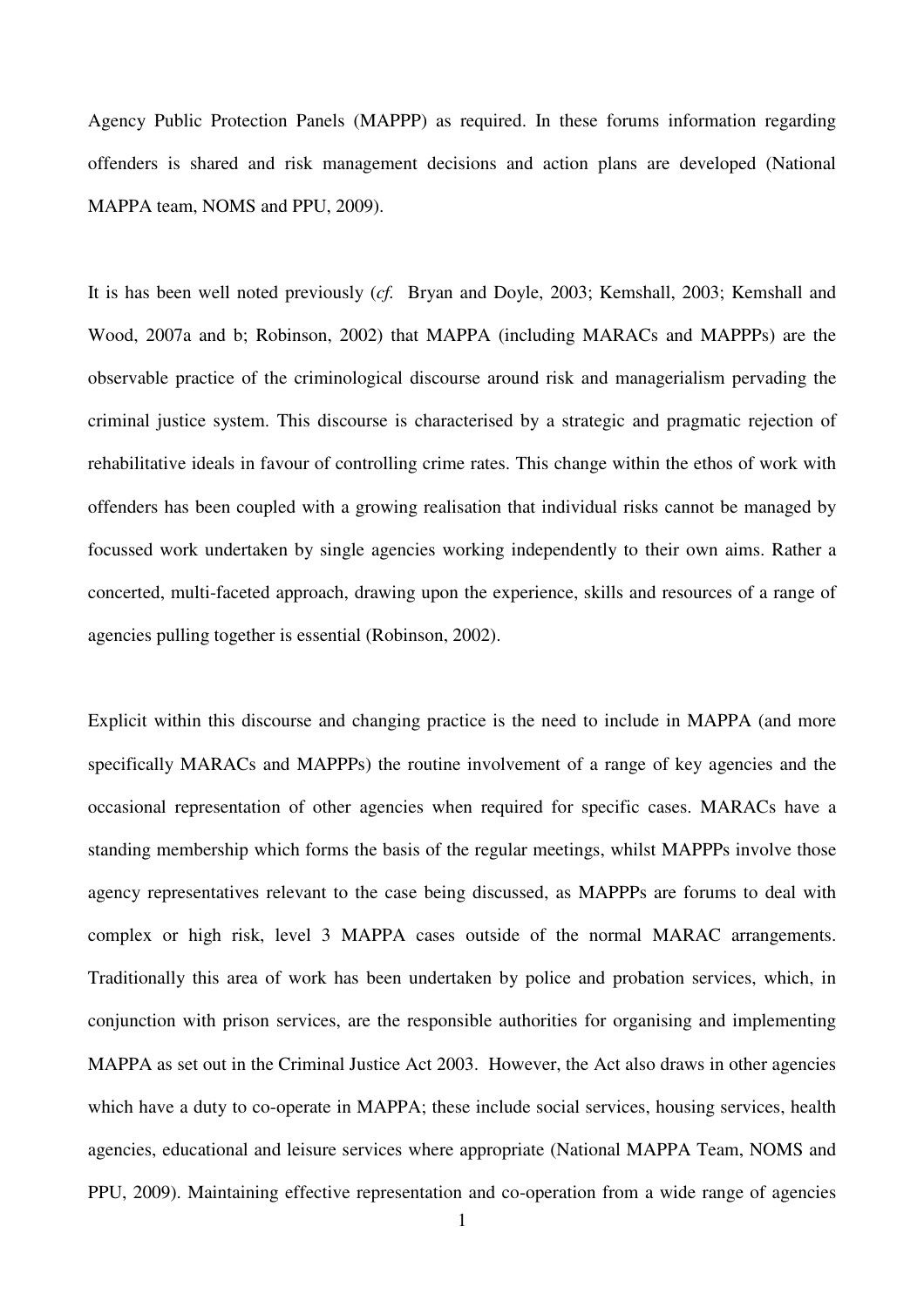has been considered crucial to ensuring that MAPPA frameworks provide a strong and consistent basis for multi-agency work with violent and sexual offenders (Lovell, 2002). Within the Criminal Justice Act 2003 co-operation is not defined, but rather left to each MAPPA area to negotiate. However, practice guidance (National MAPPA team, NOMS and PPU, 2009) is clear that other than a standing MARAC membership of responsible authority representation, duty to co-operate agencies must only attend panels to discuss specific cases they are actively involved in, and must not be present at discussions of other offenders. Thus, their engagement within MAPPA and MARACs is limited.

Kemshall and Wood (2007a) discuss the model of public protection and risk management that is reflected within the structure and working practice of MAPPA. They argue that MAPPA embodies a community protection model of public protection, in which high risk offenders are regarded as unwilling recipients of probation (or other) interventions, and whose risks to the public need to be managed through exclusionary tactics. The model assumes that sex offenders need to be excluded from society (or at least risky activities or places within society) as much as possible, and that the public is not able to appropriately manage offenders' risks or information about those risks and so are also excluded from the process of risk management. (This is, of course, being eroded by increasing public representation on MARAC and MAPPPs (Kemshall, 2009).) The effect of the community protection model, in excluding high risk offenders and removing the public from decisions and actions to manage risks of offenders, is a process in which risk assessment, decisionmaking and planning are the preserve of experts. Kemshall and Wood (2007a) note that these experts are primarily the responsible agencies, but work in partnership with duty to co-operate agencies. However, very little research has considered the nature of these working relationships or the manner in which decisions on risk are made between those agencies involved in MAPPA.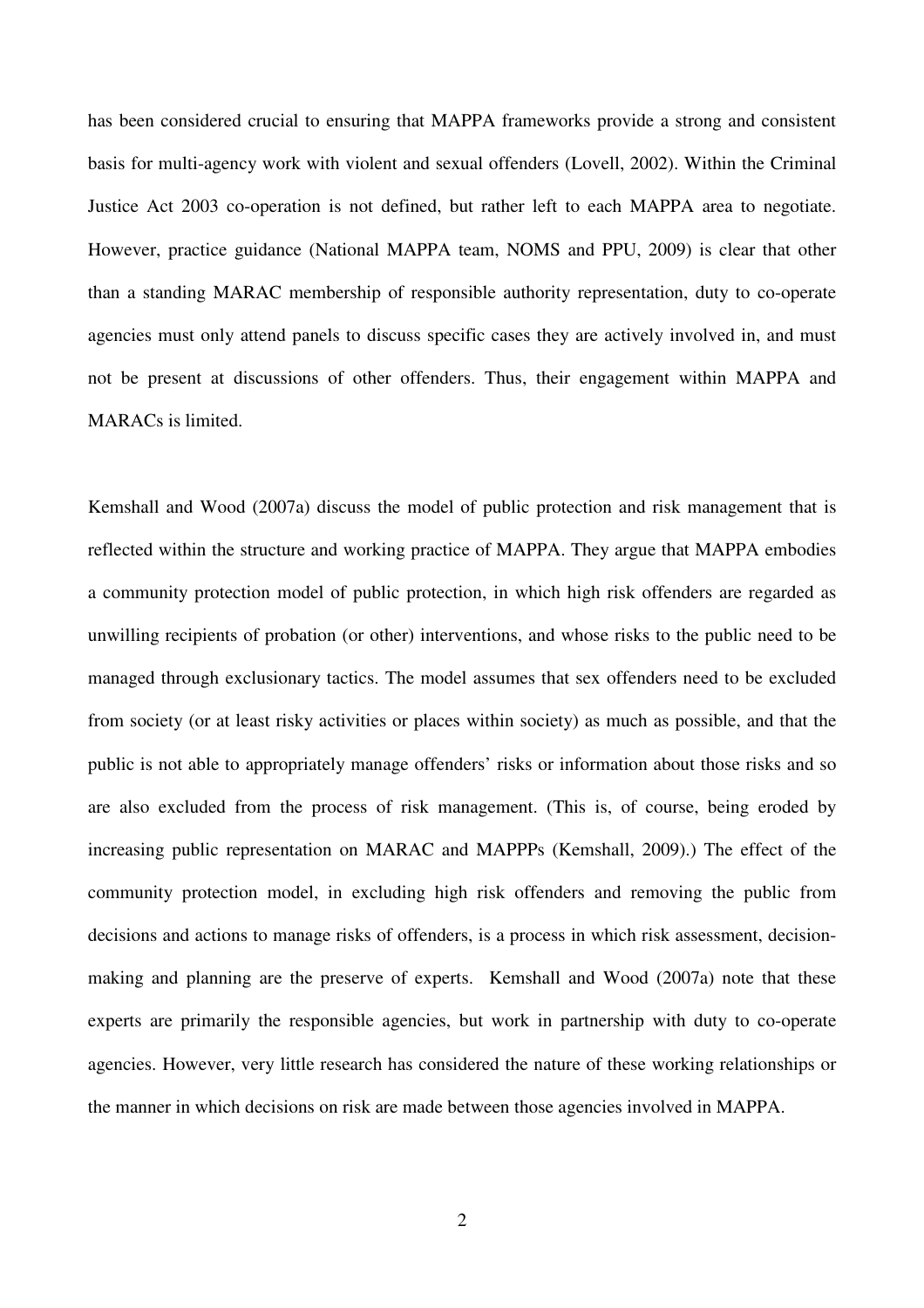This paper considers the membership of Multi-Agency Risk Assessment Committees (MARACs) and the involvement of those agency representatives that attend. Few studies have considered agency representation or engagement in MAPPA, with even less consideration afforded to MARACs. These issues are, however, of importance because:

 'The effectiveness of MAPPA depends largely on close working relationships between the Responsible Authority (RA), that is, the Police, Prison, Probation Services and their relationship with their local Duty to Co-operate (DTC) agencies.' (National MAPPA team, NOMS and PPU, 2009: 37)

Thus, it is vital to consider the extent and manner in which responsible authorities and duty to cooperate agencies work together in MARACs and what characterises these relationships in order to inform improvements in multi-agency arrangements to reduce offending and protect the public.

#### **The Study**

Twelve separate meetings of a MARAC in one probation area were observed between February 2004 and March 2005 as part of a larger study into the experiences of sex offenders in a Probation Approved Premises. The MARAC remit covered a third of a single co-terminous police and probation area as the region was split into three sections for the purposes of holding MARAC meetings: west, central and east. The panel observed was the west MARAC.

MARAC meetings were scheduled monthly a year in advance and discussed level 2 and 3 offenders. In these all-day meetings individual offenders were timetabled for approximately 15 minutes of discussion each (although this was not strictly adhered to). In each MARAC between 15 and 20 offenders were normally discussed. If extraordinary level 3 meetings were required to discuss the complex needs of an offender categorised as critical risk these MAPPPs would be added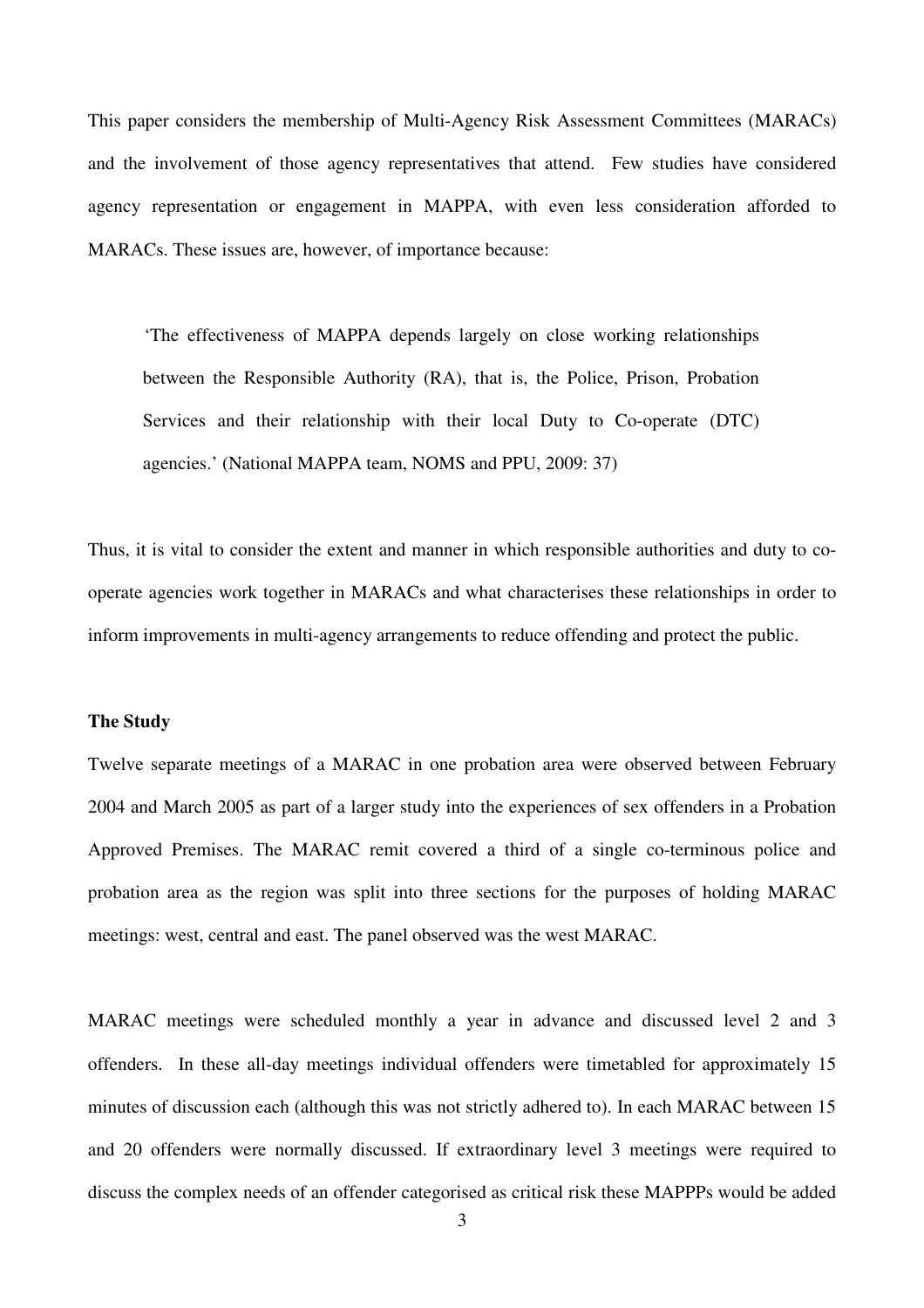to the schedule when necessary. Only one extraordinary MAPPP was held in the 12 months of the study, as the membership for this was restricted to agencies relevant to the single case it has not been included in this paper.

At each meeting the membership of the MARAC was noted (and agency affiliations). There were two broad categories of MARAC members: the standing members who were present throughout each meeting; and those that came to discuss specific offenders and then left the meeting. Contrary to recent guidance (National MAPPA team, NOMS and PPU, 2009), non-standing members were often allowed to attend the whole meeting if they wished, but tended to only attend for cases outside of their workload if they happened to be early to the meeting. In addition, research notes were taken on the discussions taking place as they occurred and included not only the speech but the behaviour and reactions of the MARAC members. After being typed these field notes were imported into Nvivo 2.

Nvivo is a software package that facilitates the management and organisation of qualitative field data, providing an electronic project within which data can be stored, easily retrieved, coded, crossreferenced and commented upon; thus documenting a trail of preliminary findings and conclusions through to the final detailed and in-depth analysis. Nodes (themes) were developed in Nvivo from the transcripts based on thematic and analytical coding derived from the observed speech and behaviour of the MARAC members. The data were coded to nodes line by line and then explored using the node explorer function to intersect nodes and so investigate relationships between themes. Throughout the coding the emerging findings were grounded in a constant iterative process whereby coded data are checked by returning to the original transcripts to ensure that the context of meaning has been preserved in the node categories. Initial analyses can then inform further exploration and development of analytical nodes as well as the emerging conclusions.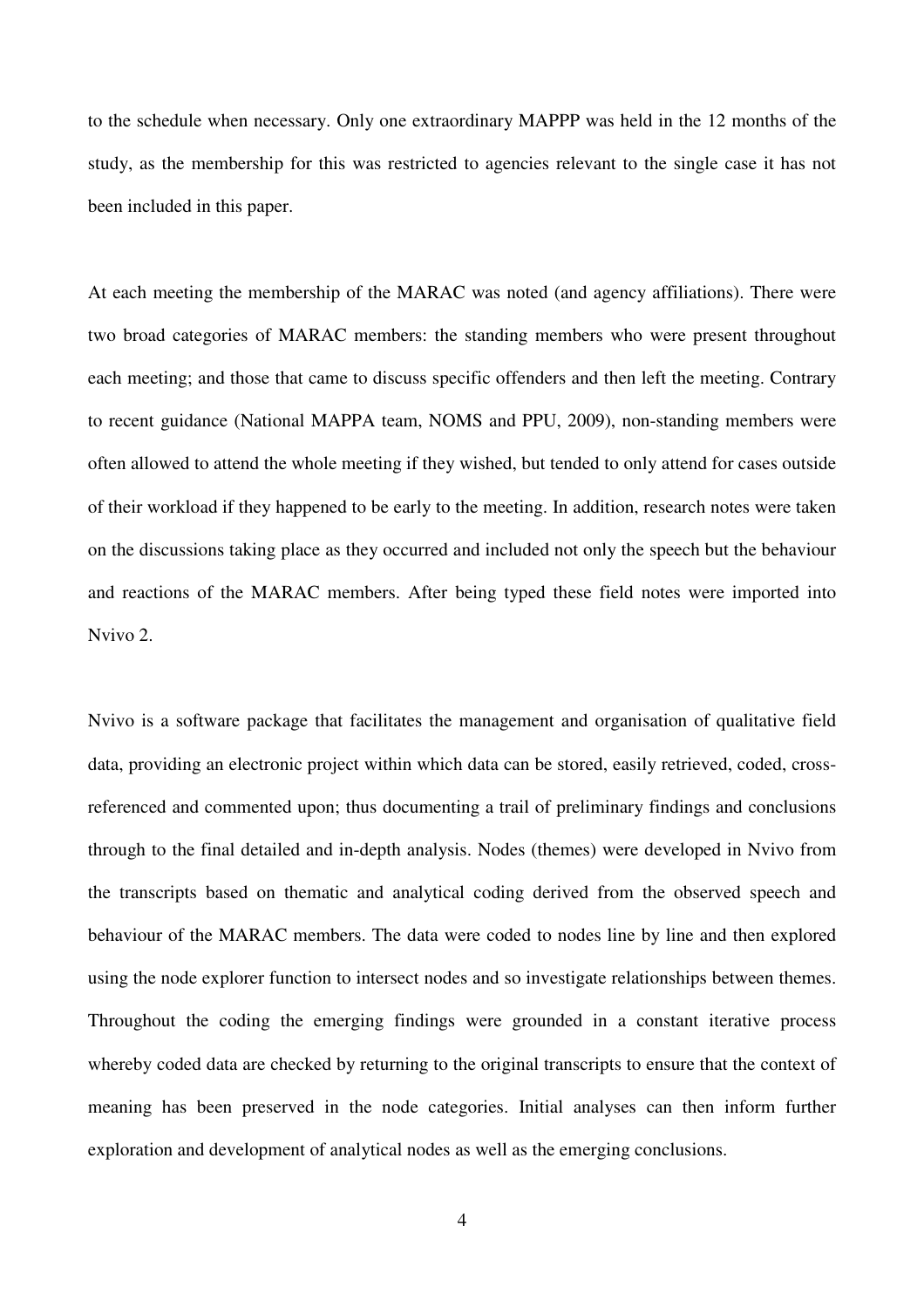In the following discussions members of the MARAC are identified by their professional role and offenders are identified by a code number preceded by either an O or R. Those identified by an R were resident in the Probation Approved Premises in which the MARAC was always held during the fieldwork phase of the research; those identified by an O were either living in the community or awaiting release from prison.

# **Agency Representation within MARAC**

Researchers and practitioners such as Bryan and Payne (2003) have noted that MARAC, MAPPP and MAPPA more broadly, are contributing to the development of positive partnership working, which they equate with successful co-operation between police and probation services. Similarly, Kemshall *et al.* (2001) comments that police and probation services are committed to MAPPA; characterising their relationship as 'harmonious'. However, the relationship between the statutory criminal justice sector and other agencies is more fragmented, and their engagement in MAPPA is weaker:

'The commitment and co-operation of other agencies (e.g. health, housing and social services), by contrast, was marginal in some areas.' (Kemshall *et al.* 2001: v).

Kemshall again noted this division in a 2007 Home Office report (Kemshall and Wood, 2007b), as have other researchers and commentators, especially when considering information sharing protocols (*cf.* Kemshall and Wood, 2008; Turner and Colombo, 2005). Most recently, Nash and Walker (2009) found in their survey of MAPPA agencies that probation and police worked closely together but that difficulties arose in working with other agencies, which included absences within MARACs. The table below, which summarises the representation from each agency across the twelve MARACs observed, illustrates that these concerns were relevant to the MARAC being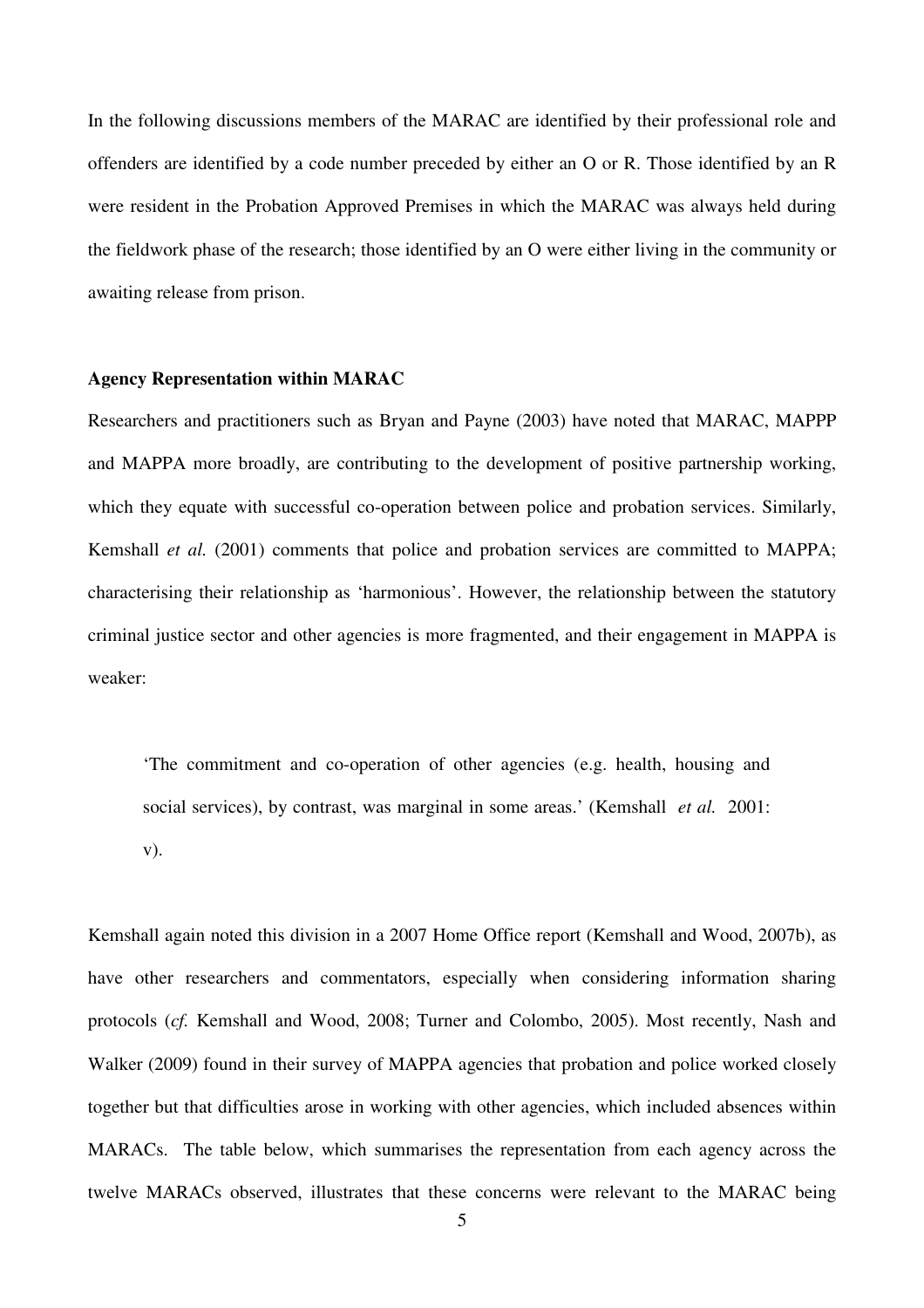researched. The total number of people attending varied within each MARAC as some members did not stay for the whole meeting, but average numbers of representatives attending are given in brackets next to the agency name.

#### **[table 1 inserted here]**

As can be seen from table 1, only the statutory sector was represented in the MARACs, with no private or voluntary sector representatives being invited to any of the meetings. Standing members comprised probation, police (including the public protection officer and victim liaison officer seconded to probation) and housing services. These were the only agencies to have representation at every meeting for the whole meeting. In the case of probation, three or four primary officers were normally present throughout the meetings with other officers attending to discuss specific offenders (these were offender managers but were referred to as key workers in MARAC, so this paper will follow suit). The standing probation officers consisted of the Area Chief Officer (as chairman) and Senior Probation Officers, including the host Approved Premises manager and deputy manager. For MARACs 1-7 this latter officer was also a Sex Offender Group Programme (SOGP) facilitator.

The over-representation of probation is partially explainable through their role as the responsible authority for MAPPA in the local area, in which they had assumed sole responsibility for the management, organisation and administration of level 2 and 3 MARACs. Police were routinely present as a standing member, but prison (the third of the triad of responsible authorities) did not have representation at any of the MARAC meetings. The lack of prison representation may be due to the large geographical distances between the MAPPP location and receiving prisons for the area, which were prohibitive. However, while much previous work on MAPPA, MAPPP and MARAC engagement has tended to ignore the role of the prison service, Nash and Walker (2009) also commented on the lack of involvement of the prison service but were unsure as to why this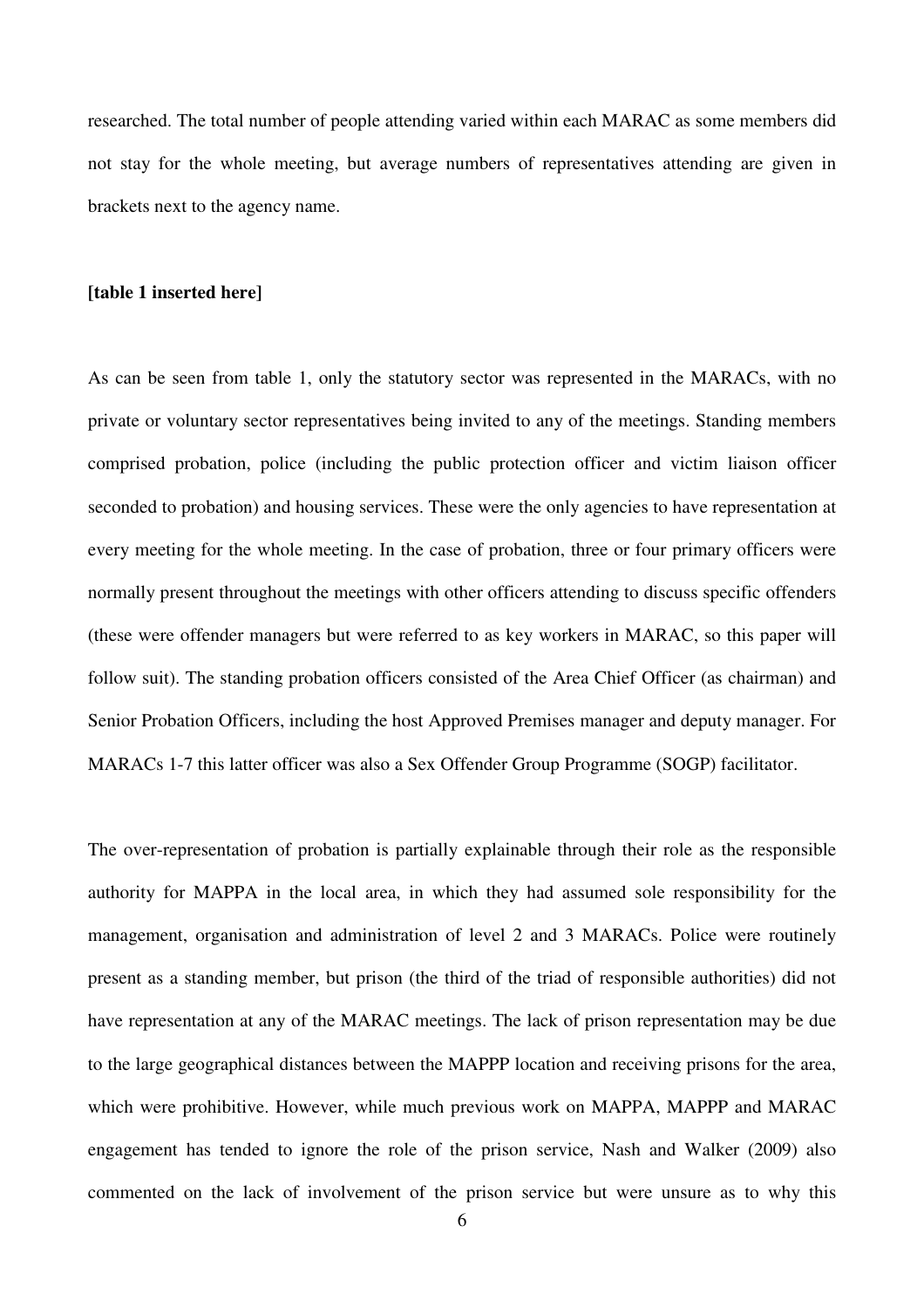relationship was not effective; they hypothesised about cultural working differences and problematic information sharing protocols, but these problems are also noted between probation and police services without the same effect.

Many agencies with a duty to co-operate were represented within the MARACs, if only for individual cases. Against expectations housing services can be regarded as a standing member (*c.f.* Kemshall *et al.,* 2001 and McAlinden 2005; both of which found that housing services in particular were excluded from MAPPPs and MARACs, indicating that they were not invited to the panels by the co-ordinating officer). This unexpected committed representation from housing services may be because the MARAC tends to discuss offenders at 'flashpoints' in their progression through the penal system. These are at unsettled times when offenders are thought to feel least secure and at a high risk of reoffending, including release from prison and the hostel hosting the MARAC. This resulted in offenders being commonly brought to the MARAC when accommodation was a central issue of concern. A typical example is that of R17, convicted of multiple rapes and indecent assault against his 12 year old daughter. He was brought to MARAC 7 when he first entered the hostel, at which stage his risks were discussed:

'[….]He has been in the hostel for one week and is assessed as medium risk on Thornton and OASys to children. [….] Completed ETS [Enhanced Thinking Skills programme) and SOTP [Sex Offender Treatment Programme] in prison. He accepts full responsibility and shows good motivation. […] registered on SOGP [Sex Offender Group Programme]. MAPPP chairman: "We'll leave him off MARACs until move-on [from hostel] stage." (MARAC 7)

Representation of other agencies with a duty to co-operate was limited. Health services were only represented by mental health services (and mainly adult mental health as all offenders discussed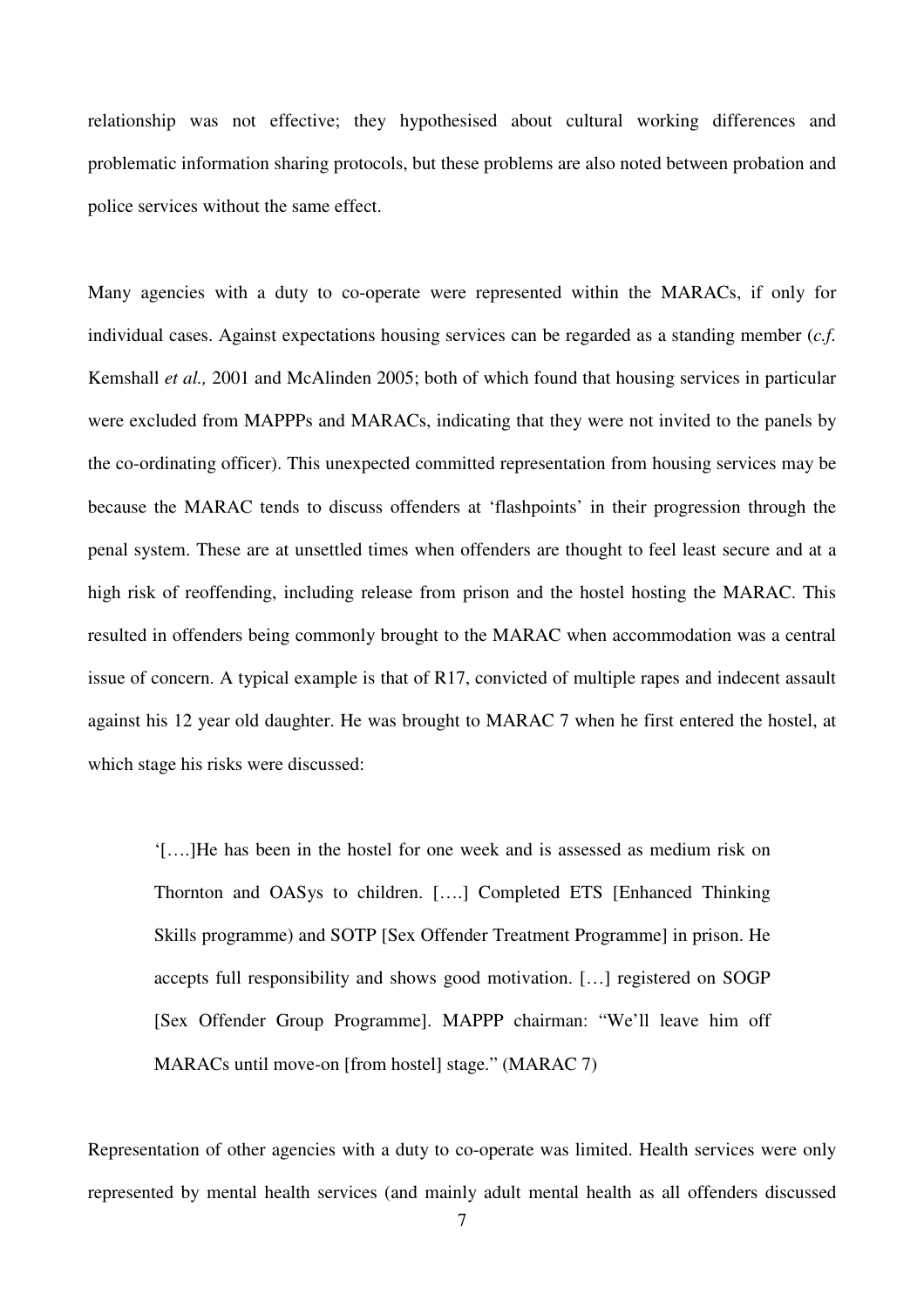were over the age of 17 years). Education, Training, Employment (Job Centre), and Leisure services were not invited to attend any MARAC: their involvement was confined to MARAC authorised disclosures about individual offenders and subsequent management plans discussed outside of the MARAC forum. Perhaps more surprising was the lack of Social Services representation (although, this has again been noted in previous literature, *c.f.* Kemshall *et al.*, 2001 and Nash and Walker, 2009). In this study what was most concerning was that despite being repeatedly invited to MARACs (unlike other duty to co-operate agencies apart from housing services), Social Services did not attend except to discuss one case (discussed in two MARACs as can be seen from table 1). For the majority of MARACs Social Services did not inform the probation officers leading the case that they would not be attending and so often these officers would be expecting Social Services to attend the meeting. In some incidences this led to cases not being fully discussed in the forum because the presenting officers were not in full command of all relevant information, reports or risk assessments. This, in conjunction with the small number of agencies represented in the MARACs, considerably slowed down the decision making process and led to action points arising from the meeting focussing on the need to liaise with (or gather information from) agencies not present at the MARAC before further decisions on risk management could be taken. This was illustrated in the discussions surrounding R41, a sex offender against children, who was demanding to visit his expartner and their children:

'[….] MARAC chairman wants Social Services to arrange supervised visits to manage this. Report from Social Services previously indicated that contact may not be allowed. However, R41 attended the birth of his baby recently and all was OK at the hospital. He now wants to return to live at his ex-partner's on release from the hostel. However, the risks to his ex-partner are high as he assaulted her last time he was released, and she hid him as well – he controls her.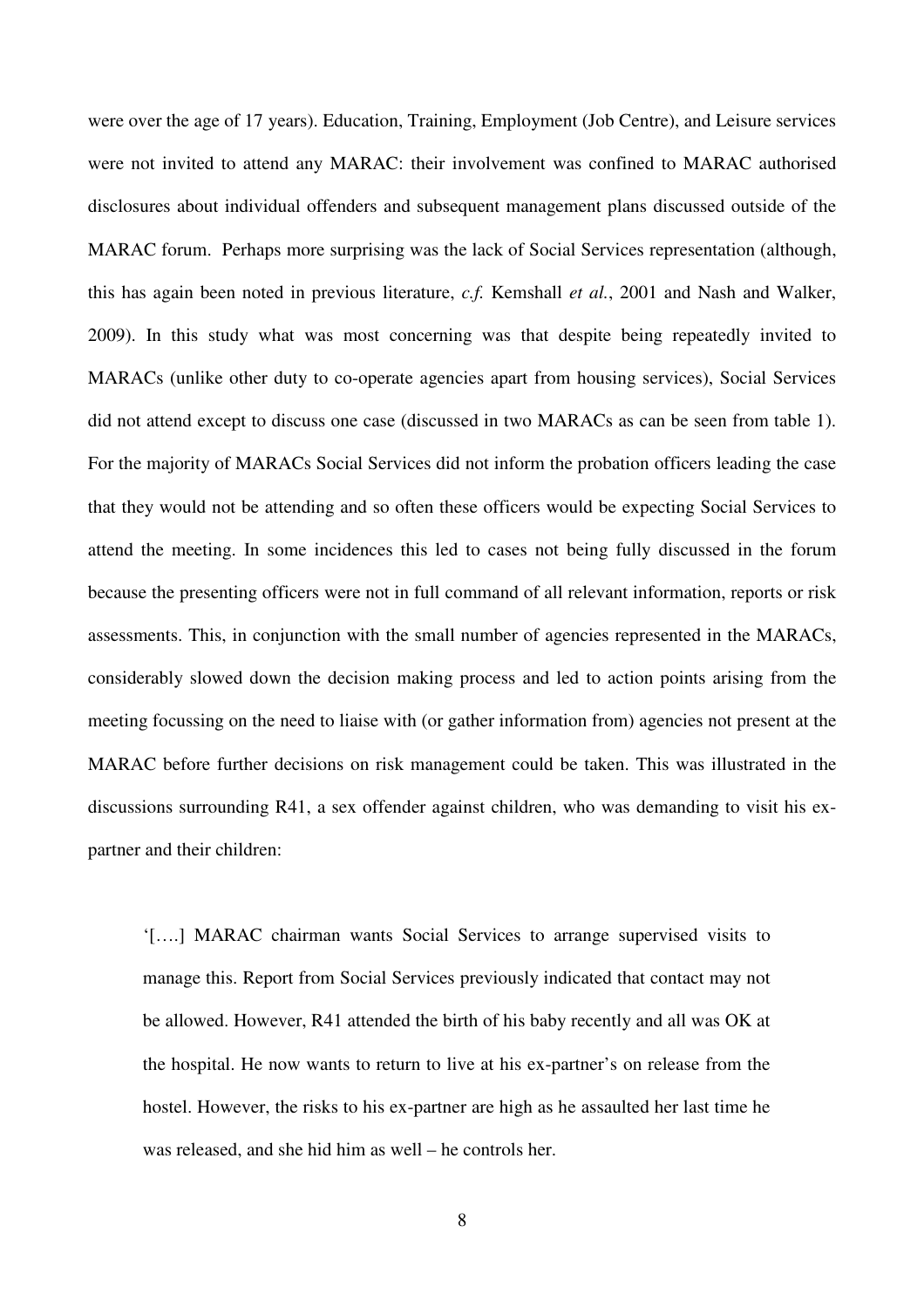Probation key worker: "[R41] said over the weekend that if he starts drinking again he could murder someone – however, he says he will not drink again."

MARAC core panel agrees to keep the no contact with his children at present but want a Social Services case conference urgently. Will bring him back to the next MARAC after this has been done.' (MARAC 12).

The division between criminal justice sector agencies and other agencies with a duty to co-operate in MAPPA is a result of pulls from both sides of the divide. On one side criminal justice agencies, as mainly represented by police and probation, take on an 'expert' role which is defined statutorily, traditionally and culturally (Kemshall and Wood, 2007a). On the other side are agencies, including social services, housing, health services and the voluntary sector, which tend not to regard their work with violent and sexual offenders as a service priority. Thus their representation at MARACs is often irregular, competing with other demands upon time and resources which they may prioritise.

# **The Experts**

Despite the push towards multi-agency working, emphasis on the central role of the criminal justice sector has remained and is reflected in the naming of police, probation and prison services as responsible authorities for MAPPA, giving them statutory responsibility for the strategic management and evaluation of local MAPPA (Nash, 2006; NPS, 2004). This statutory role is mirrored in cultural practices that are rooted in long-standing traditions. It is police and, in particular, probation that have customarily taken on an 'expert' role in working with offenders, which is echoed in the practice and talk surrounding MAPPA and MARACs.

Membership of the MARAC was restricted and controlled through invitations to the meetings. A core panel comprising the MARAC chair, deputy chair and co-ordinating officer (all senior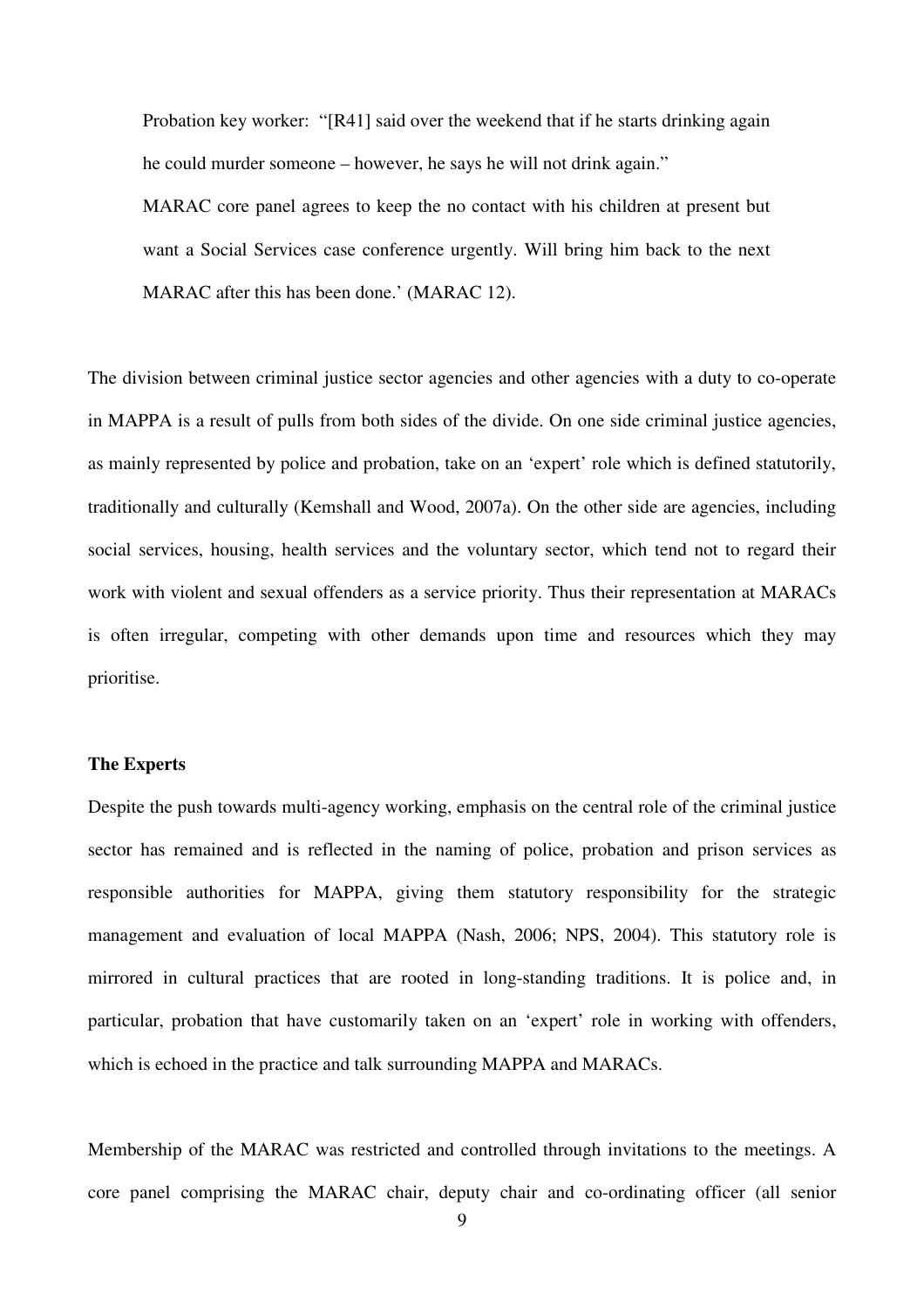probation officers), with input from the police public protection officer, decided what agencies could or should be invited to any particular MARAC, or to discuss any particular offender. Invitations were given to those agency representatives deemed able to:

- 1. provide significant information to the MARAC which probation officers (offender managers) could not (or not as effectively) relate to the forum;
- 2. provide general or specific advice on systems or working with offender/s;
- 3. discuss specific cases with senior probation officers to explore what that invited agency could provide for the offender within a risk management plan.

This is one of the statutory roles of the responsible authority: to determine which cases should be discussed in MARACs, when and by whom; but it is also a mechanism by which power is exercised in the forum. Those core probation representatives decided who should be invited to attend the MARAC based on their determination of the value of the agency in risk assessment and management planning. This value was primarily dependent upon the officers' view of how much information regarding specific offenders agencies in question may be able to bring to the MARAC. If they perceived the agency could have no or little information then they were not invited, if they may have significant information then they were invited. Thus, it was probation that not only limited attendance, but decided what information was important and what information needed to be shared in the MARAC forum, based upon their own intelligence needs and assessments. The core panel's mechanism of determining invitations to the MARACs further impacted upon the operation and function of the forum. As duty to co-operate agencies were invited only when it was assessed that they had pertinent information to provide (and not solely to be provided with information) the meeting developed a hierarchical structure in which information was offered to the MARAC by members outside of the core panel but was not necessarily reciprocated.

# MARACs as Experienced by the Core Panel of 'Experts'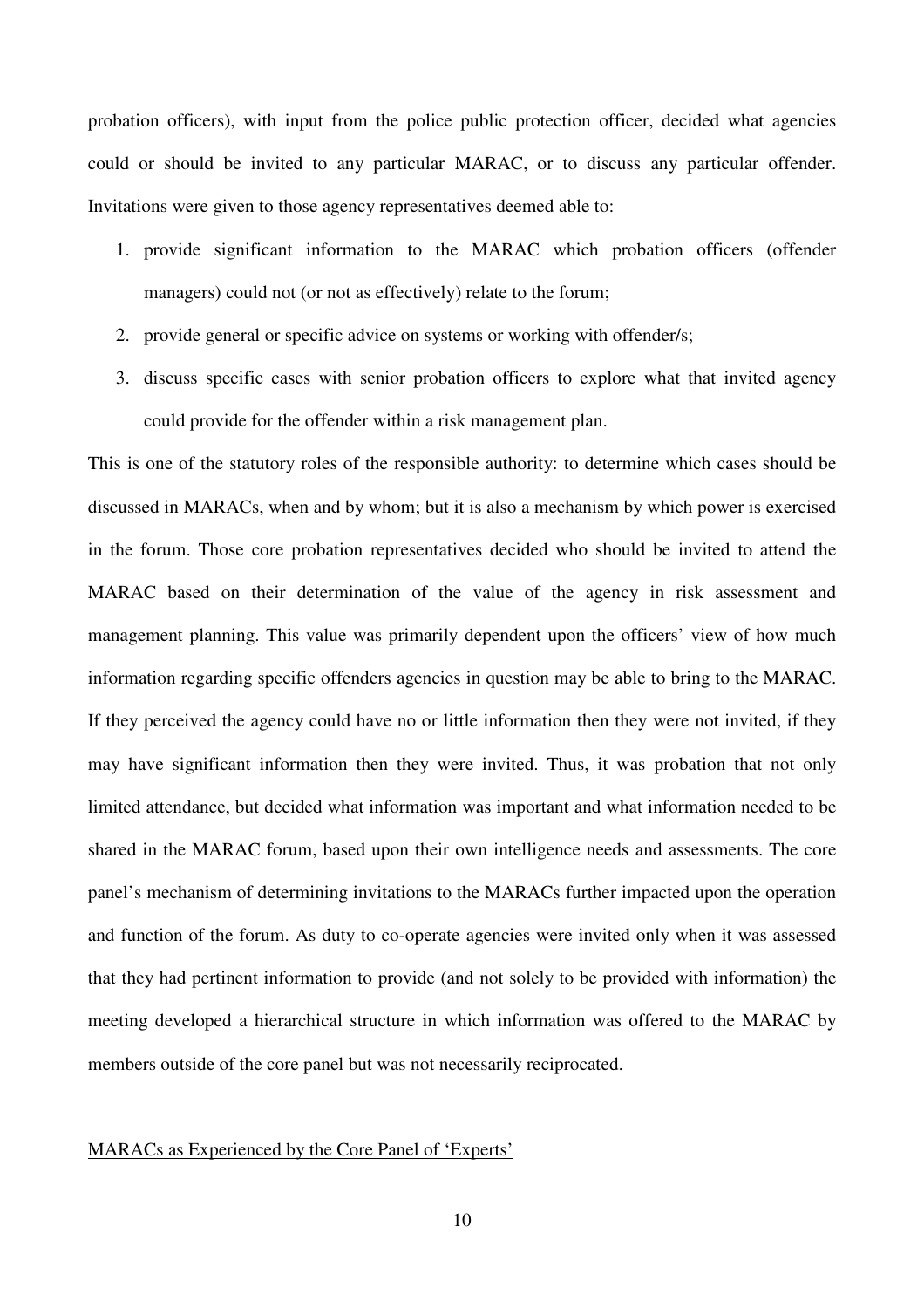Agency representatives' roles varied within MARACs, loosely following the standing membership divide. Notably, these roles were stable for agencies, even if the representative changed. As noted above, these forums were intended to provide space for collaborative decision making, based on effective communication and information sharing; responsible and duty to co-operate agencies should provide general advice and case-specific expertise as appropriate. However, in practice, informal roles were followed. It was observed that while each agency representative was regarded as expert in their own field, only senior probation and police representatives (the core panel members) were viewed as experts in offender management and public protection. This meant that they had control over the meetings and other agency representatives deferred to them. This control was not only cultural but also structural as noted above (in their role as responsible authority, chairman and secretary of the meetings), as well as physical (although the room was square and there was no table to be 'head of' everyone turned to face the chairman who usually sat with the other core members, in addition the MARACs were hosted by the only Probation Approved Premises in the geographical remit of the MARAC).

The MARACs were used differently by the core panel to other members of the forum. For the panel MARACs provided an opportunity for them to 1. gather information regarding individual cases from probation key workers (predominantly on offenders' progress through the penal system and current behaviour and attitudes) and 2. gain an overview of the high risk sexual and violent offenders within their remit. The panel had a different role in respect to both these elements of their MARAC work. On individual cases the core panel used the information gained to re-assess their own intelligence on the offender, prior risk assessments and management plans, and make changes accordingly. As a result they provided advice and guidance to the probation key worker as well as taking decisions on issues such as home leave applications (from prison or probation hostels), additional license conditions, risk classifications, assessment requirements and offence disclosures. In respect to the overview of cases in the area; the core panel used the information in a number of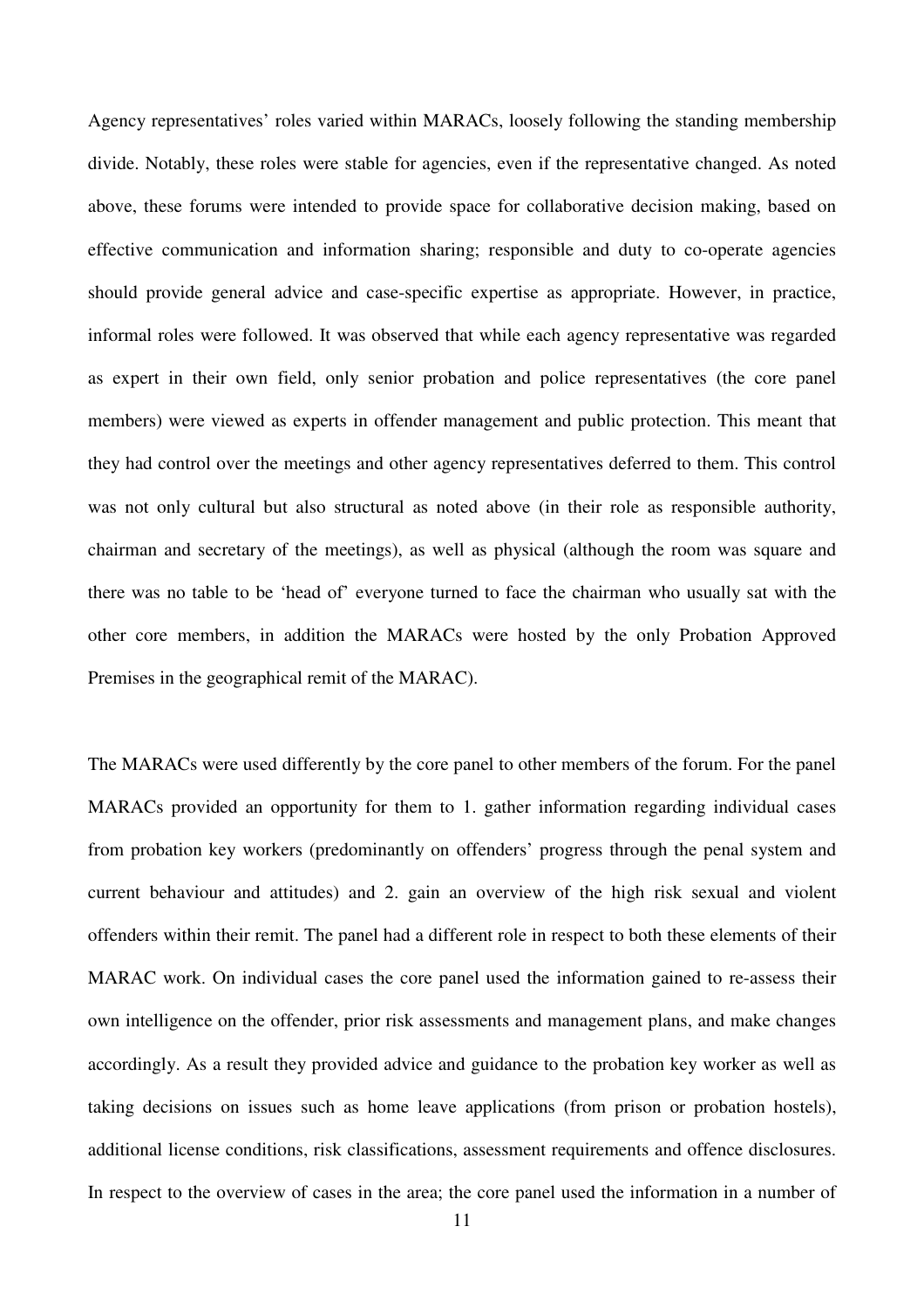ways. For example: to manage risks associated with the 'clumping' of offenders in particular towns or housing estates; to manage the development of personal relationships considered to indicate an escalation in risk (for example between offenders); or to ensure that systems in place to monitor and manage the risks of offenders operated efficiently at the frontline of offender management and public protection work. Both of these functions were exemplified during the discussions of O10 during MARAC 6. Offender 10 was convicted of attacking a nightclub doorman and off-duty police-officer with a machete, He also had 128 previous convictions including sexual offences. It had previously been agreed that he would reside in the host hostel although he was a case originating from outside their geographical remit:

'The police public protection unit officer (OP3) does not want him, but he had been assessed in the original MARAC [in O10's home area] "as one of the critical few." [The current] MARAC chairman (OP1) commented that the first two cases discussed today were out of area cases that are both "nasty and fierce" and he was worried that the area locally was becoming a "dumping ground". All members [of the core panel] agreed that he should be taken to a level 3 MAPPP. OP1, hostel manager (S2) and OP3 decided to refuse residency in the host hostel [...]. OP1 asked if O10 should be recalled anyway: "where's he staying now? We don't know…and he's a sex offender…that's the bottom line."

Probation key worker noted that he had previously always returned to his sister's address and that he remained in contact with her throughout his prison sentence. S2: "If he's at his sister's there might be kids there, that's the most worrying thing. [He] needs to be dealt with as a matter of urgency. We can't ignore that." OP1 and OP3 decide to go for recall if he's staying at his sister's address as they suspect.' (MARAC 6)

12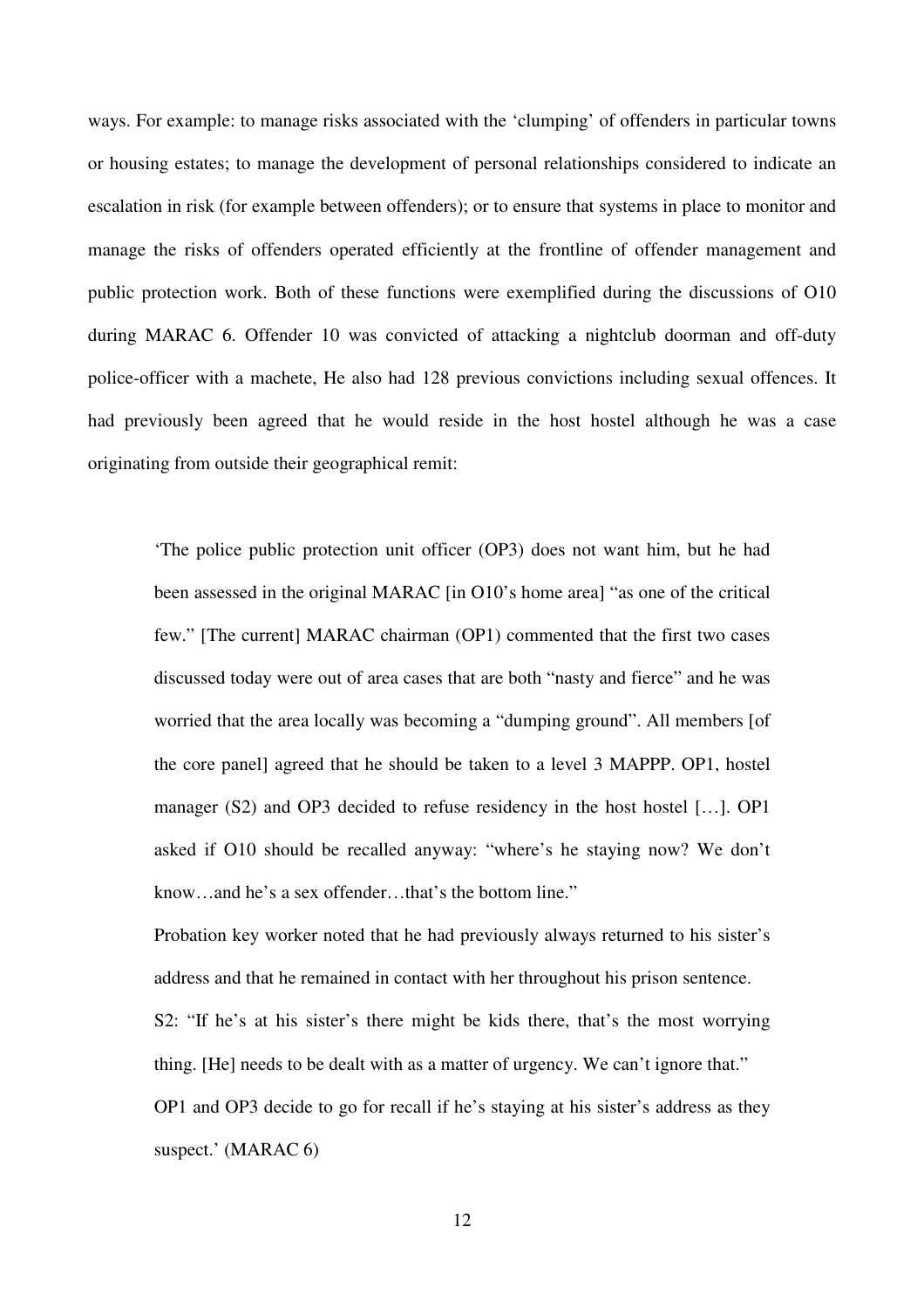As can be seen in this extract, at first the MARAC decide to refuse residency to Probation Approved Premises in their remit, as without a directive they are not required to accept out-of-area cases. This was based on an overview of other offenders' resident within the hostel and area. This demonstrates the importance of the MARAC in enabling decisions to be made at a level which is not only based on individual cases, but also can take into account trends and patterns in offender reintegration and management locally. Additionally, towards the end of the discussions on O10, information was shared regarding concerns about his current residency. In light of this information the core panel were able to revise the risks posed by O10 and develop a new management strategy.

This relationship of the core panel of 'experts' to duty to co-operate agency representatives may be shaped by their responsibility for risk management and the need to make decisions on risk that can be defendable with hindsight. The significance of defensible decisions in determining the process of decision making in respect to sex offenders should not be underestimated. Kemshall (2009) discusses the emphasis on defensible decisions and decision making processes within the climate of fear that surrounds the release and management of sex offenders (and other high risk offenders) in the community. This has meant that the professionalism of the MAPPA process is one which requires responsible agencies to assert and maintain their expert status so that risk decisions are made in light of the best evidence-based practice. Kemshall and Wood (2007a) have noted that a consequence of this emphasis on expert decision making is to exclude the public from taking part in risk management (as well as to exclude high risk offenders, and particularly sex offenders, from active community involvement). However, in the MARAC observed, this was expanded to also largely exclude duty to co-operate agencies from the decision-making, moving them to a position in which they provided information to MARAC and supported MAPPA through their expertise in other areas of work. This supporting role of the duty to co-operate agencies is emphasised in their statutory role whereby the MAPPA process in which risk decisions are taken is the responsibility of the police, probation and prison services, but in this MARAC forum the way in which this duty of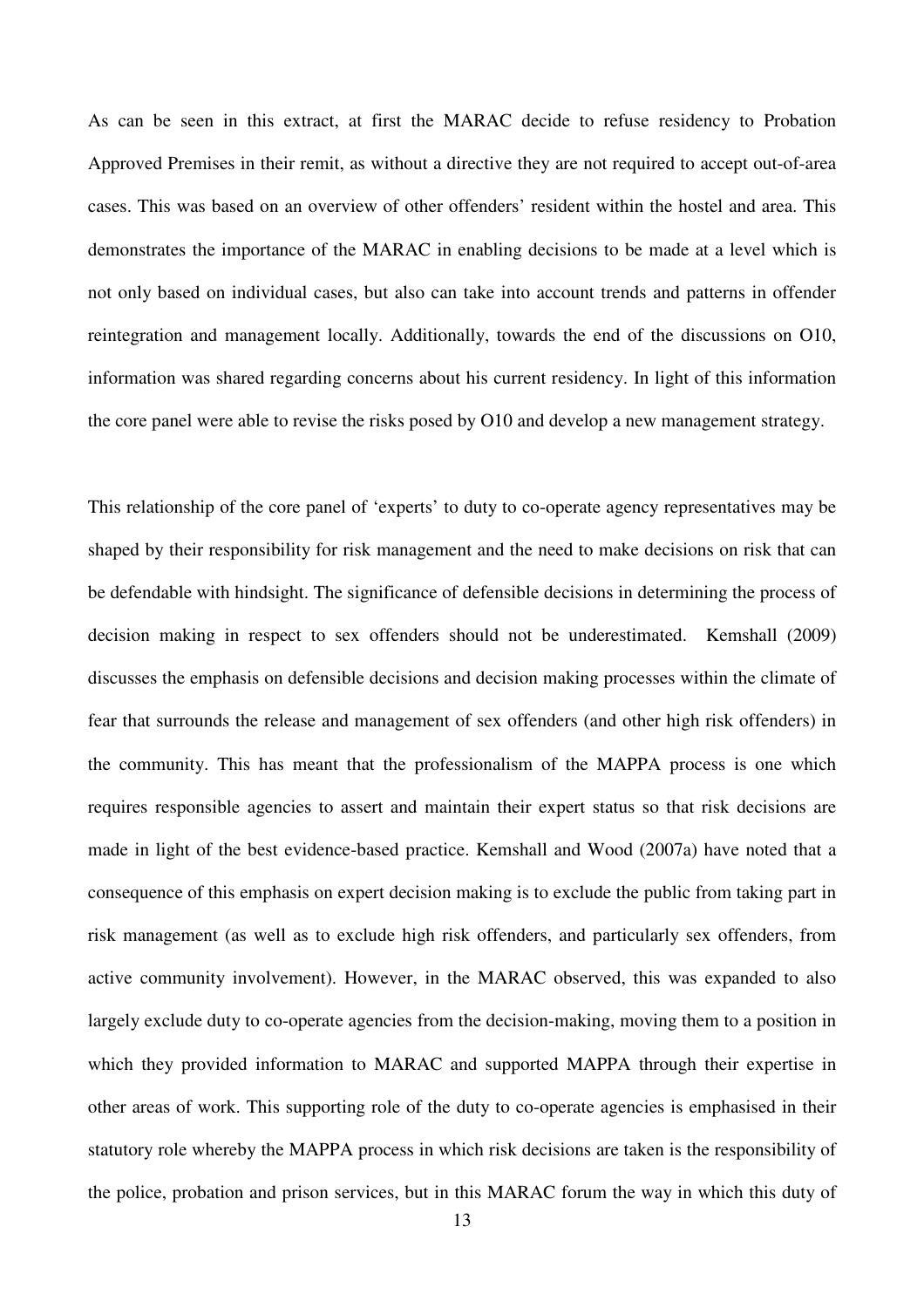responsibility was exercised resulted in other agencies being afforded less power and status in the process, which does not accord easily with the joint partnership approach (and rhetoric) surrounding MAPPA.

### MARACs as Experienced by Probation Key Workers

Probation key workers brought their cases to the MARAC and primarily used the forum as a line management exercise to gain advice and guidance from senior officers. Key workers presented offenders' current status, attitudes and behaviours, occasionally making suggestions as to possible issues for risk management planning. These issues were then discussed by the 'expert' core panel and a conclusion was reached (with some limited involvement of other MARAC members where required). This usually entailed requests for more information by the next MARAC meeting but could be action points or risk category allocation. Most often the advice given to key workers was in respect of how to approach or work with the offender, and what aspects of their behaviour to monitor most closely. This was typically illustrated when a key worker was asked what an offender did with his time as he was not working:

'The MARAC chairman asks what he is doing with his time. The key worker does not know. The police public protection officer does not like this. Key worker says the offender tells her that he is trying to get work, but his assertions have not been challenged. The chairman and S2 (Hostel Manager) agree that they would like him to go on an employment scheme so the MARAC can maintain a link with services about him so that they know what he is doing. They do not want him to drift as this increases his risk.' (MARAC 11)

In some cases no conclusion was reached by the core panel, but rather the offender was discussed in the MARACs solely in order to keep the panel (and, as a secondary consideration, other members)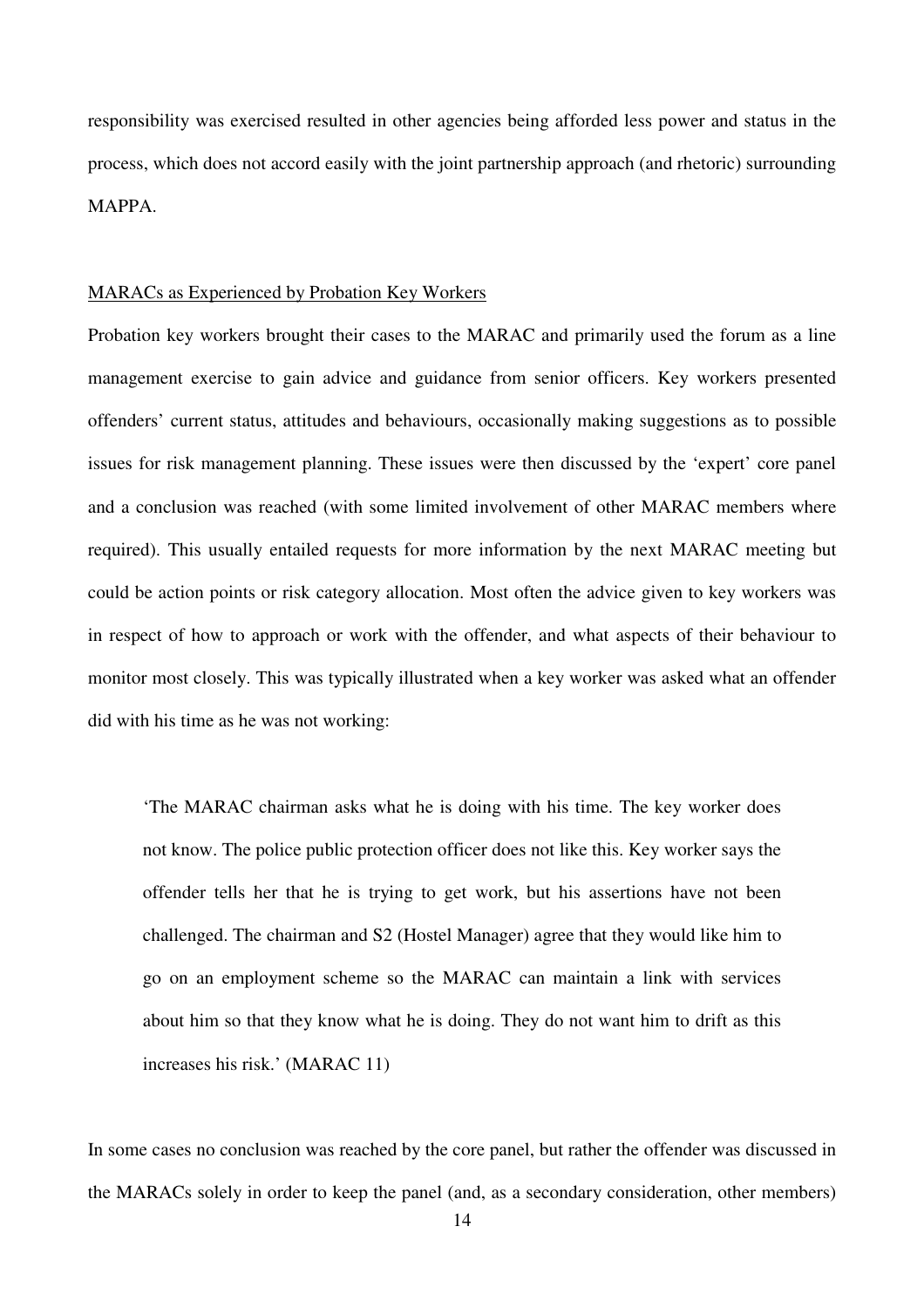informed of developments or the progress of the offender. Whilst these discussions appeared vague and nebulous in terms of the presentation of opinions and perceptions and without always directly leading to changes in practice or risk management planning, they were nevertheless useful, allowing subsequent discussions at later MARACs to be undertaken in the context of previous intelligence, for example, on compliance with treatment programmes or interactions with prison and probation staff. This use of the MARAC as a long-term monitoring process which enabled a fuller consideration of decisions at a later date was demonstrated in the case of R70, a sex offender diagnosed with schizophrenia. He had been residing at a sister hostel to that hosting the MARAC and updates on his progress had regularly been presented to the panel to the point when his release from the hostel into independent community living was being considered:

'Need to look into his mental health issues and ability to live independently. The sister hostel manager has not related any problems whilst he's resided there and previous MARAC discussions have been positive. But R70's key worker thinks he needs more time. S2 (hostel manager hosting MARAC) believes it is time and that as R70 wants to move near to his hostel he will offer R70 an immediate place if things do not work out and so act as a 'safety net'. OP1 (MARAC chairman) agrees to S2's plan.' (MARAC 8)

Without the previous MARAC reports on R70's good progress the decision to release him at this time is unlikely to have been taken.

Whilst probation key workers were not part of the 'expert' core panel due to their lack of official seniority (they were not senior probation officers), they nevertheless worked in a manner that maintained the 'expert' status of the probation service more generally. This was illustrated in their belief that duty to co-operate agencies were not fully cognizant of appropriate public protection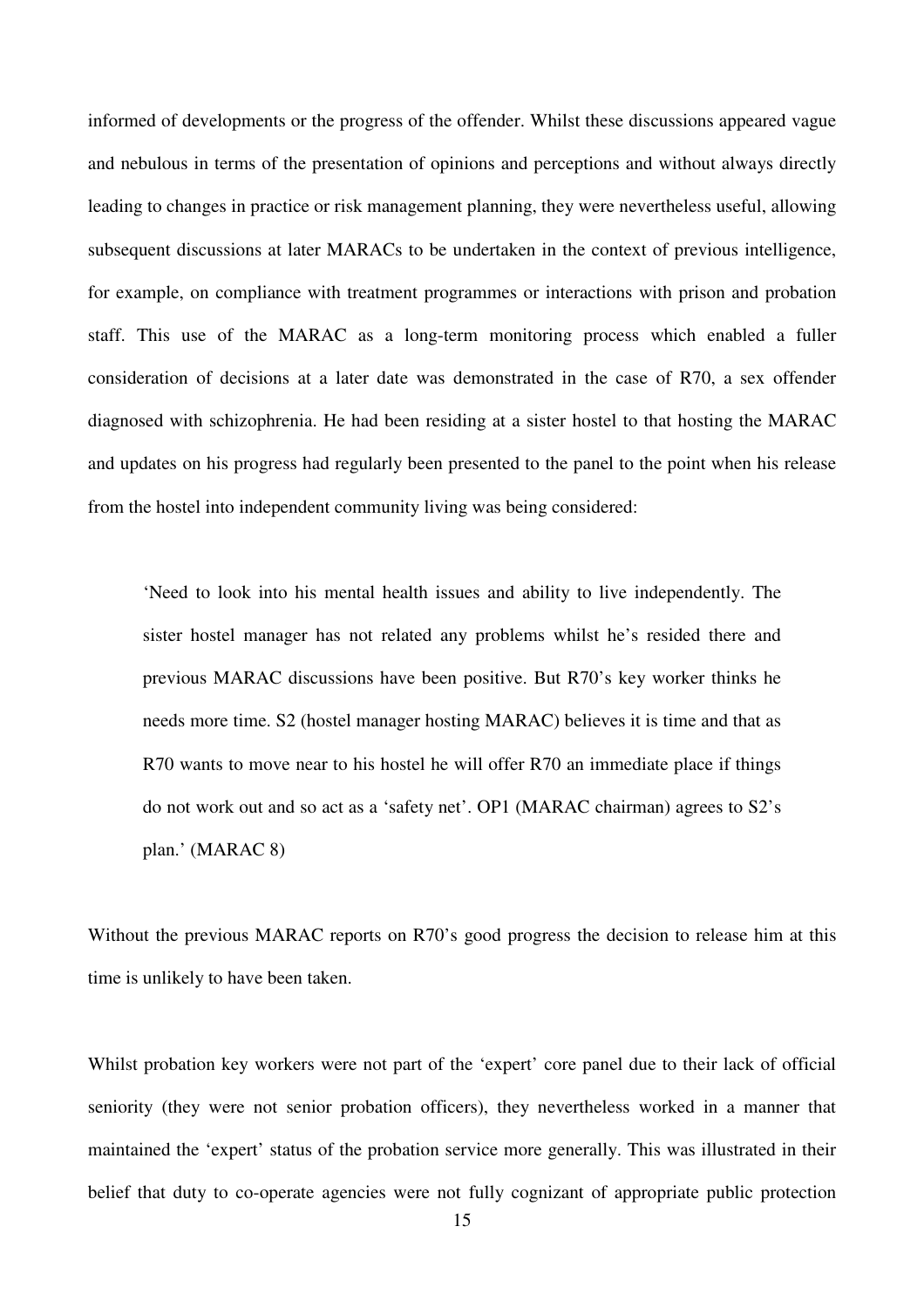interventions or understood risk management and risk classifications; actions and activities which are central to modern probation work and which probation representatives regarded as defining their professional identity. This was most evocatively highlighted in a comment during a lunch-break when a key worker expressed their concern that OASys reports (probation risk assessment tool) were often given out in the MARAC:

"I have a real problem about everybody having copies of OASys because if you don't work in our system it doesn't mean anything." (MARAC 8)

Whilst this officer's concerns may be valid the comment demonstrates an endeavour to assert the professional identity and 'expert' status of probation officers by creating distance between probation and other agencies. A more 'joined-up' solution to the problem would be to train other MARAC members in the interpretation of OASys reports.

#### MARACs as Experienced by Duty to Co-operate Agency Representatives

The information and knowledge gatekeeping activities of the core panel were not confined to invitations to the MARAC, they also reduced information-sharing through their own limited offering of intelligence to the forum. As the core panel tended to use the MARAC as an opportunity to gather information and consider it holistically in respect to that which they already knew there was little reason for them to give information to the other members of the MARAC. As noted above key workers did share information from the past month (or since the last time the offender was discussed at a MARAC), but this was often summarised and lacking in detail, and if the duty to cooperate agency had not been present at earlier MARAC discussions or were unaware of actions and events stemming from previous MARACs, they were rarely reviewed for their benefit: thus they could miss out on potentially crucial information. (This again illustrates that information was judged as appropriate to discuss in the MARAC from the perspective of probation key workers and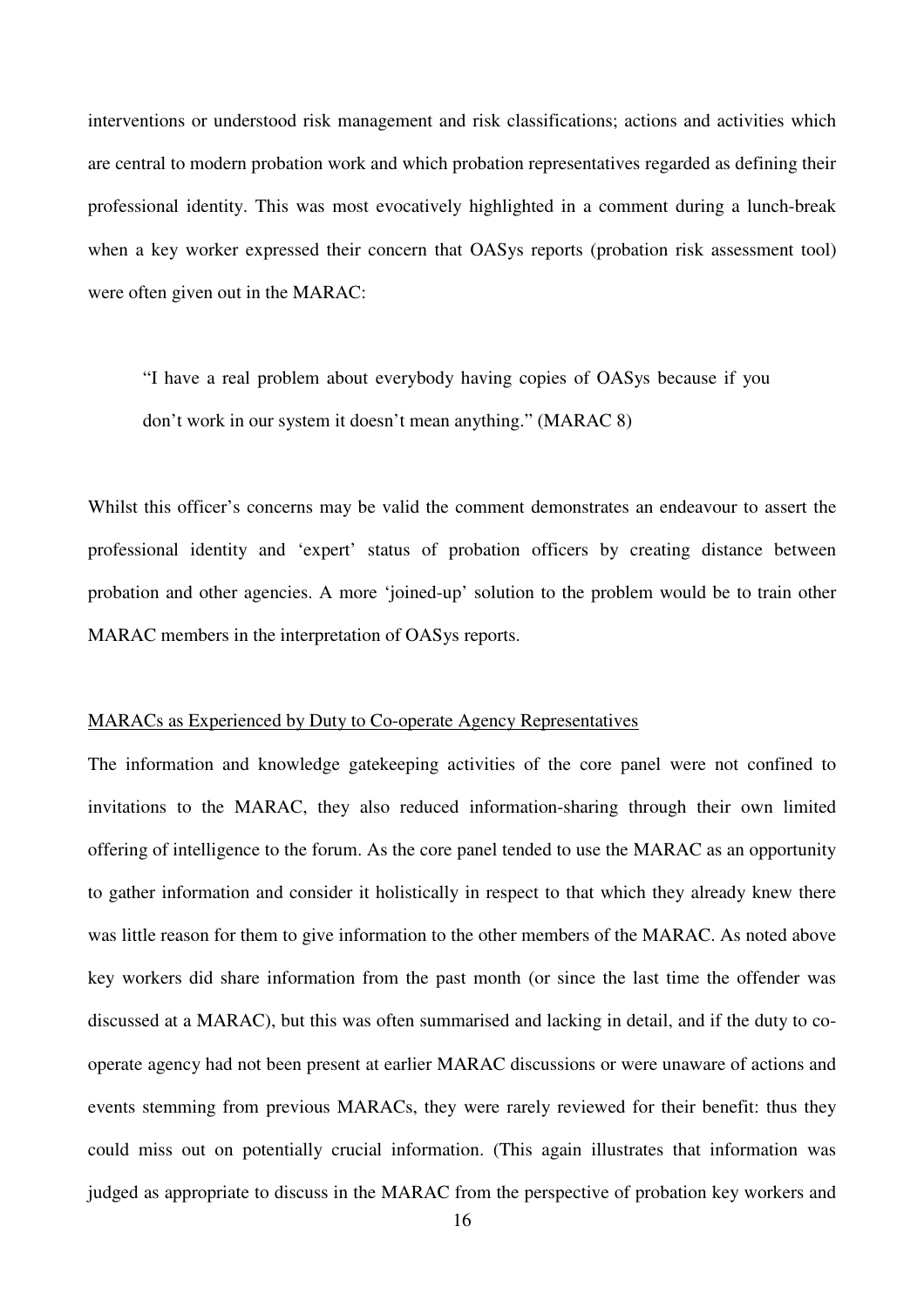the core panel.) The tendency for information to be presented in a concise form that left non-core members disadvantaged was due to the structure of the MARAC; monthly meetings discussing many offenders allowed very little discussion time per case, however, if the core panel thought longer discussions were needed these were arranged outside of the MARAC between the relevant parties or within an extraordinary MAPPP. However, the nature of the MAPPPs meant that only agencies currently working with the offender were considered for invite. Other agencies were not invited to provide general advice or to gain an understanding of the issues and systems for future work with this offender or similar cases. This limitation of the invitations was in the interests of confidentiality and also to maintain a tight focus on the offenders' needs and management (National MAPPA Team, NOMS and PPU, 2009); however, an unintended consequence was to further assert the 'expert' status of probation and police services and to limit knowledge to other agencies.

Of interest is the lack of objection raised to this use of the MARAC forum to benefit core members but to provide little support to non-core members. This may be due to very few duty to co-operate agencies attending the MARAC in a non-standing capacity but may also be because informal cultural roles are routinely adopted within such partnership arrangements (Hymans, 2008) and it was observed that these roles had become well-established and were rarely resisted. One occasion of challenge was, however, noted. This occurred when it was stated by the MARAC chairman that a particular offender indicated a danger towards women and so should be assigned a male probation officer (on the transfer of the previous probation officer), the Housing Officer (a standing member of the MARAC) objected that this information had not been shared previously:

'Housing officer comments that they are dealing with R34 as well, but did not know that he was being discussed today or that there were such severe concerns for staff – they would have preferred this information to have been passed on before as young female staff have been going to his home on their own. Housing officers' concerns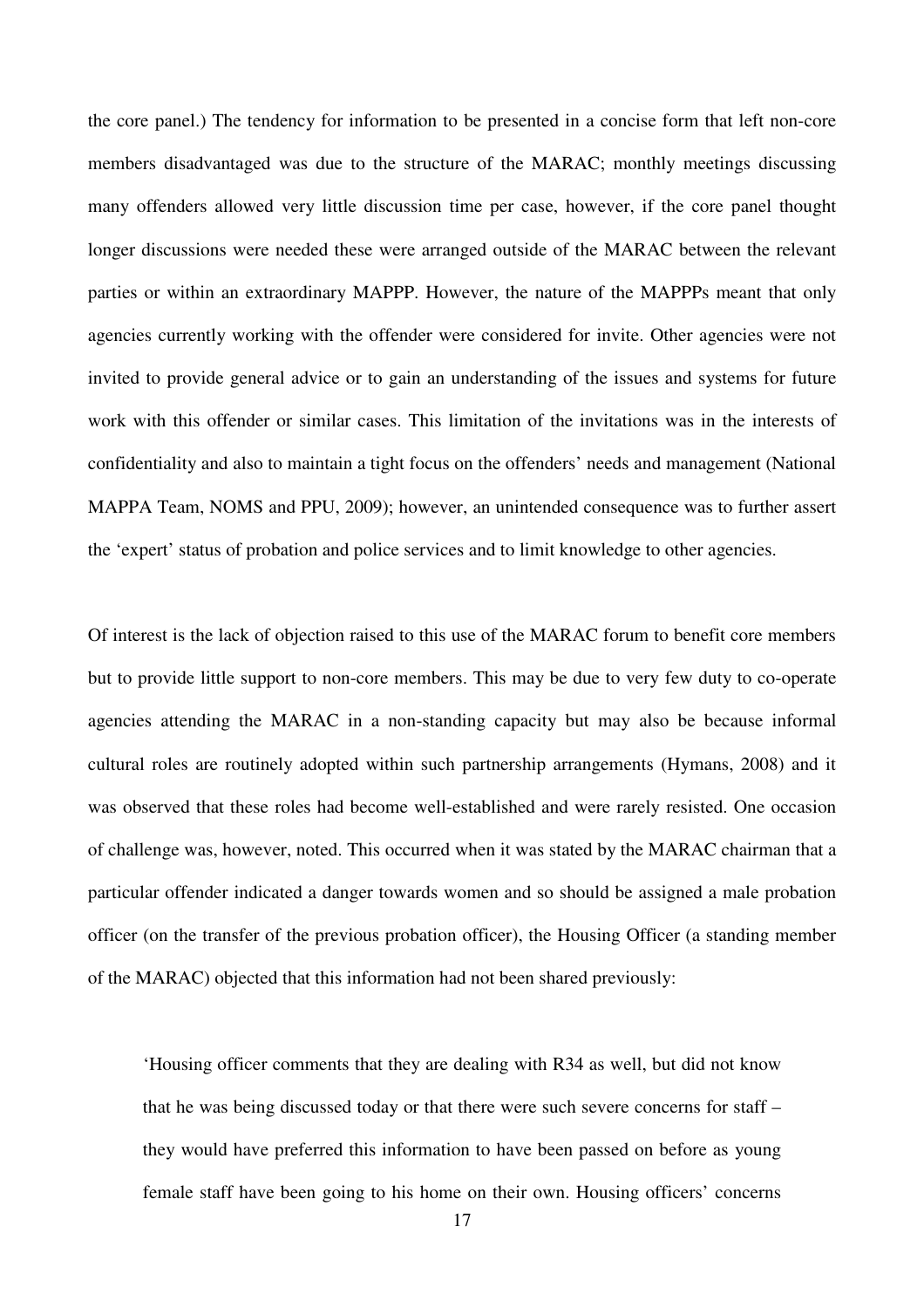raised after key worker said, rather casually as though already widely known, that R34 was a high risk to known staff and adults and that his domestic assault charge was originally rape: "we've all had a slight worry about him really. It doesn't sound very professional; unscientific." (MARAC 11)

Incidents such as this highlight the importance of sharing information, even if it is assumed to be already known or to be unimportant. In this case people had been put at risk of victimisation due to the way in which information and knowledge had been given to the core panel, but further information or the implications of intelligence were not routinely passed back to the MARAC members. This lack of reciprocity in sharing information led to (particularly) agencies on the periphery of public protection work lacking knowledge and relying on probation members to impart relevant information to them, but this was not necessarily shared if the core panel did not realise the significance of the information to them (as they judged the relevance of information from primarily their own perspective).

This dissatisfaction with information sharing was exacerbated by the large amount of debate and discussion on MARAC cases outside of the MARAC forum. The probation area, though geographically large, was small in terms of staffing. This meant that officers routinely engaged in public protection work were regularly and frequently meeting each other and informally sharing information throughout the month between MARAC meetings. This informal information exchange included agencies and individuals not normally present within the MARAC meetings such as social services and probation officers facilitating relevant interventions (such as the Sex Offender Treatment or Group Programme, anger management courses, drugs and alcohol addiction therapies or the Enhanced Thinking Skills courses). Thus, information was sometimes not thoroughly discussed in the MARAC because key workers or the core panel assumed the information to be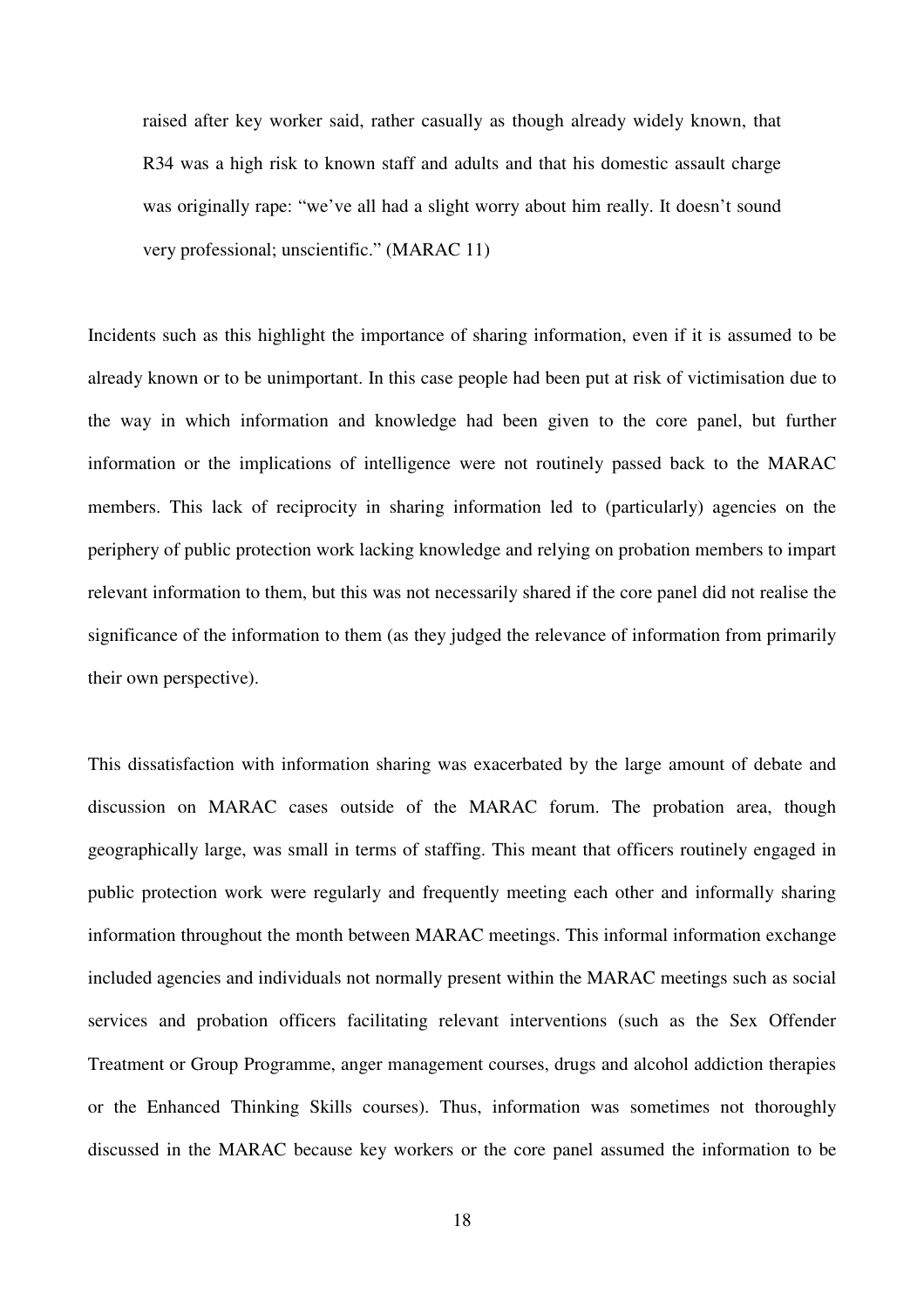common knowledge amongst MARAC members, but which had not always reached all parties who would find the information useful to their own practice.

The role of the criminal justice liaison nurse for adult mental health services was unique in the MARAC. She was the only person outside of the core probation and police dyad who was deferred to and asked to comment on cases outside of her specific case-load. Although any member present could comment on any case being discussed, other duty to co-operate agencies were rarely looked to for advice outside of their own cases and (other than housing services) were only invited to discuss cases they were currently working with (though they may be present in the MARAC for other cases whilst waiting for their case on the schedule: this practice has since been prohibited by the National MAPPA Team, NOMS and PPU, 2009). However, the nurse did not accept a standing member role in the MARAC, only attending for cases she was already involved with and sometimes sending written reports rather than attending in person. Thus, this representative was the exception to the rule: her expertise was valued and requested by the core panel but she only gave general advice on a couple of occasions when she happened to be early to the meeting for her own cases. She was, however, often consulted outside of the MARAC forum if an offender was thought to require mental health assessment or intervention. When asked why she did not accept the standing member role offered to her the nurse commented:

> "I've got better things to be doing with my day, this takes up all day and most of the time you're just sitting there bored and not saying anything. You don't get anything back for your effort. I don't need to be here to talk about the cases I'm involved with, I always send a written report if I'm not going to be here." (MARAC 10).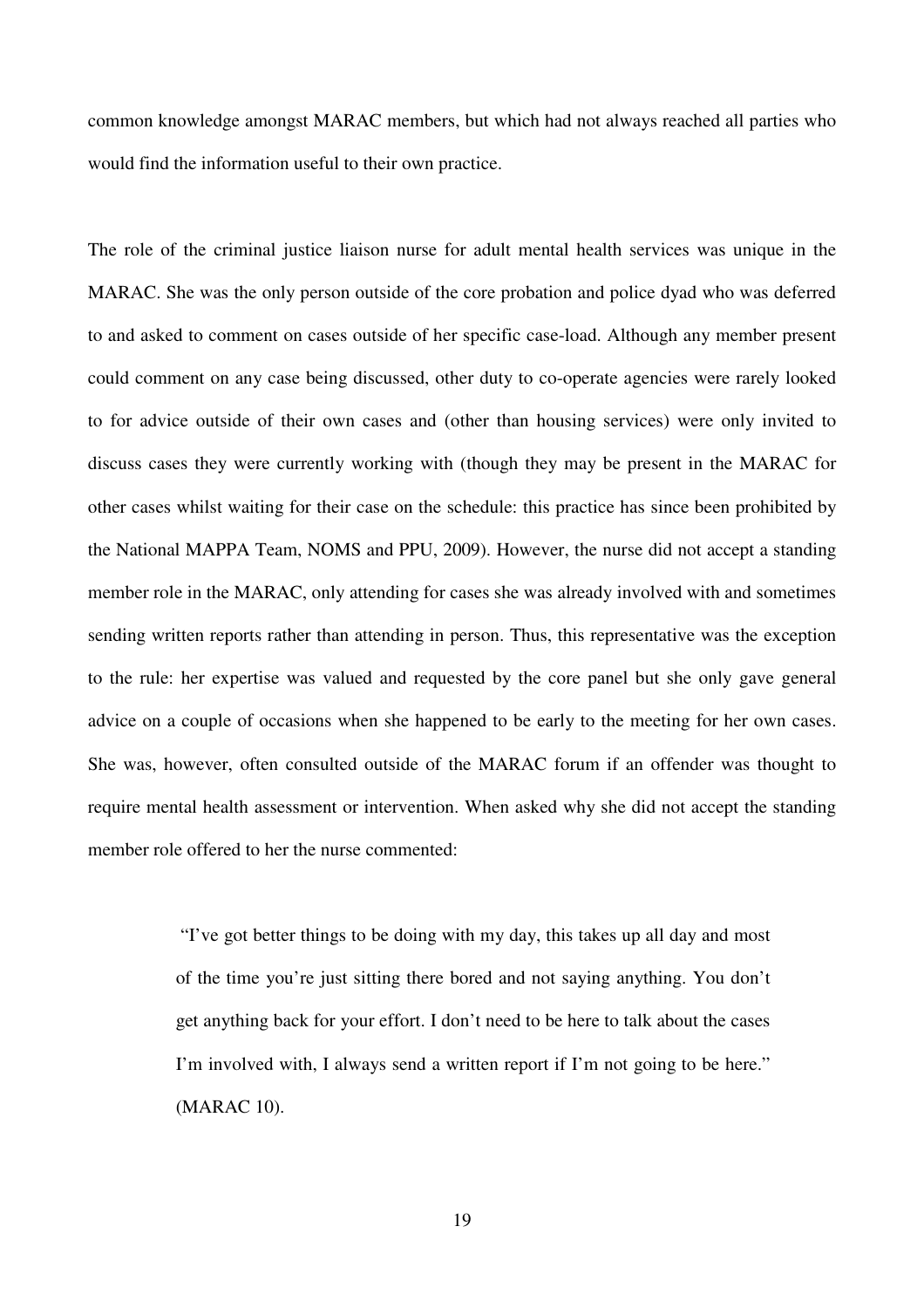This illustrates the perception of duty to co-operate agency representatives that information exchange was not fully reciprocated and their expertise was accorded limited value by the core panel.

### **Conclusion**

It is evident in the light of a consideration of the roles taken in the MARAC that possession of knowledge defines agency representatives' positions and maintains the core panel of standing probation and police representatives' 'expert' status above other members. Knowledge literally was power, and so a hierarchical structure was observable wherein knowledge was held by the core panel and information was relayed from duty to co-operate agencies to them. Thus, MARACs are not homogenous bodies operating on an egalitarian, democratic basis, but rather there is a structural inequality evident in the holders and keepers of knowledge, who have power to direct the MARAC and limit the release of knowledge to other members.

This operation and hierarchical structure of MARACs reflects statutory guidance in the Criminal Justice Act 2003 which clearly states that agencies with a duty to co-operate in MAPPA are required to "enable" responsible authorities to perform their statutory responsibilities effectively (Home Office, 2003: 20). This indicates that the relationship between agencies should be as observed; duty to co-operate agencies supply support to the responsible authorities (the core panel) in order to facilitate well-informed risk management planning and to work with them to provide that management in the community. Thus, the power disparities between agencies reflected the degree of responsibility that those agencies had for ensuring defensible decisions were taken on risk management. Power (and knowledge) inequalities, therefore, may be based on the differences in responsibility for the MAPPA process and the need for that process to be rigorous, transparent and justifiable (Kemshall and Wood, 2007a).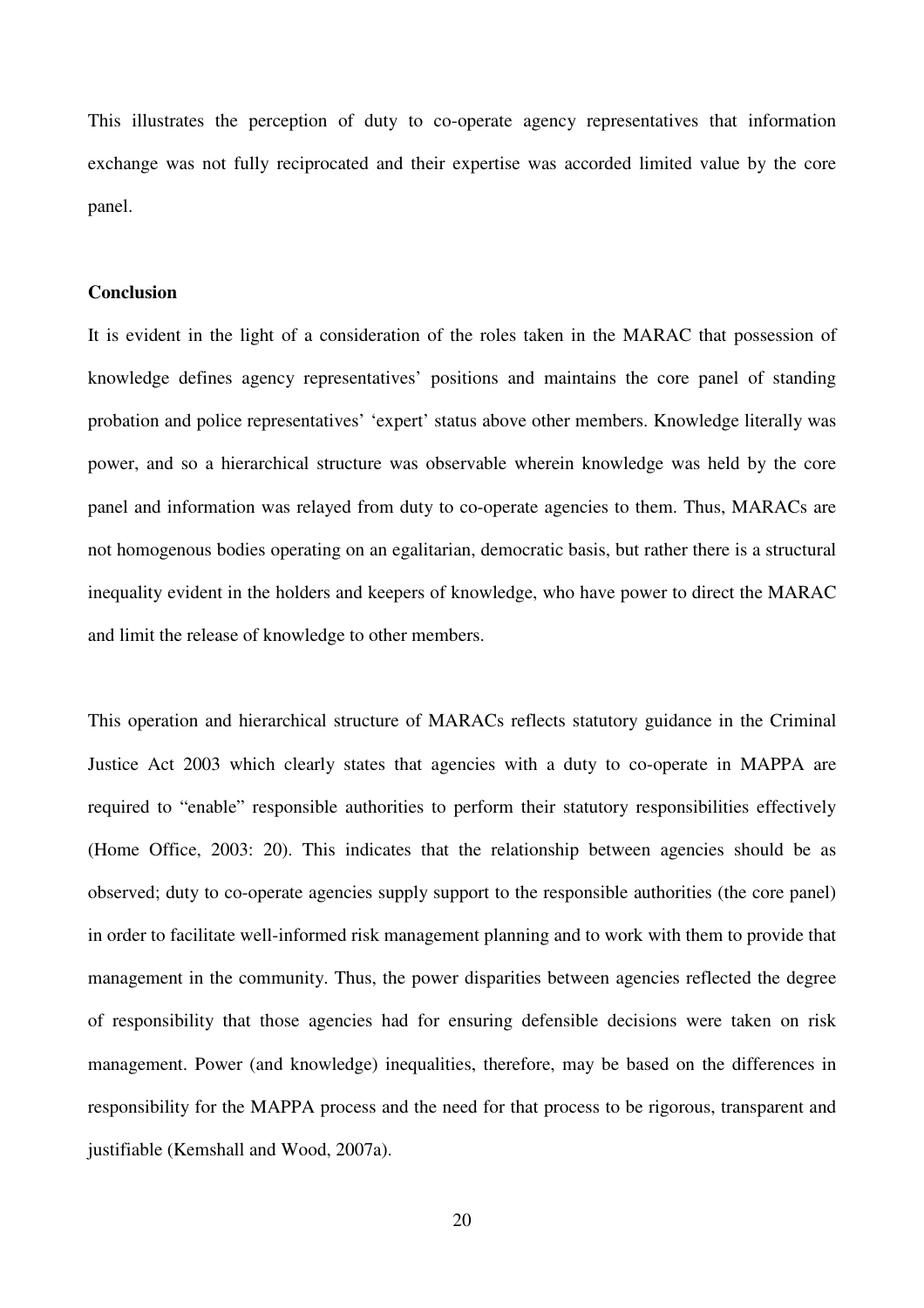However, the hierarchical relationships inherent within the MARAC, on occasion, resulted in tensions between agencies. These tensions arose from two sources: firstly, that information was not always passed back to duty to co-operate agencies, forcing them to work with offenders without always having the necessary knowledge to support safe practice; secondly, that incidents resulting from the above and the general lack of reciprocity in MARACs meant duty to co-operate agencies became less engaged in MAPPA. This lack of engagement was limited in that agencies recognised the important role they had to play in supporting responsible authorities but were critical of the support they received in turn and of the value placed upon them as collaborative 'experts' in public protection.

From these findings it can be concluded that although MARACs may operate in accordance with statutory regulations and that these structures dictate information flow and knowledge possession. However, the relationships engendered by traditional and cultural roles as well as organisational hierarchies may sometimes be counter-productive to MAPPA aims. It is suggested from this study that further work into the consequences for risk assessment, planning and management is essential, and that the concept of multi-agency in this context may need to be redefined in order to embed reciprocal arrangements between members. Such arrangements could address cultural and practical concerns. Culturally it may help address power and status disparities between agencies and increase engagement in MAPPA processes by duty to co-operate agencies. Practically it may ensure that all agencies are utilising appropriate strategies in respect to the risks presented by offenders.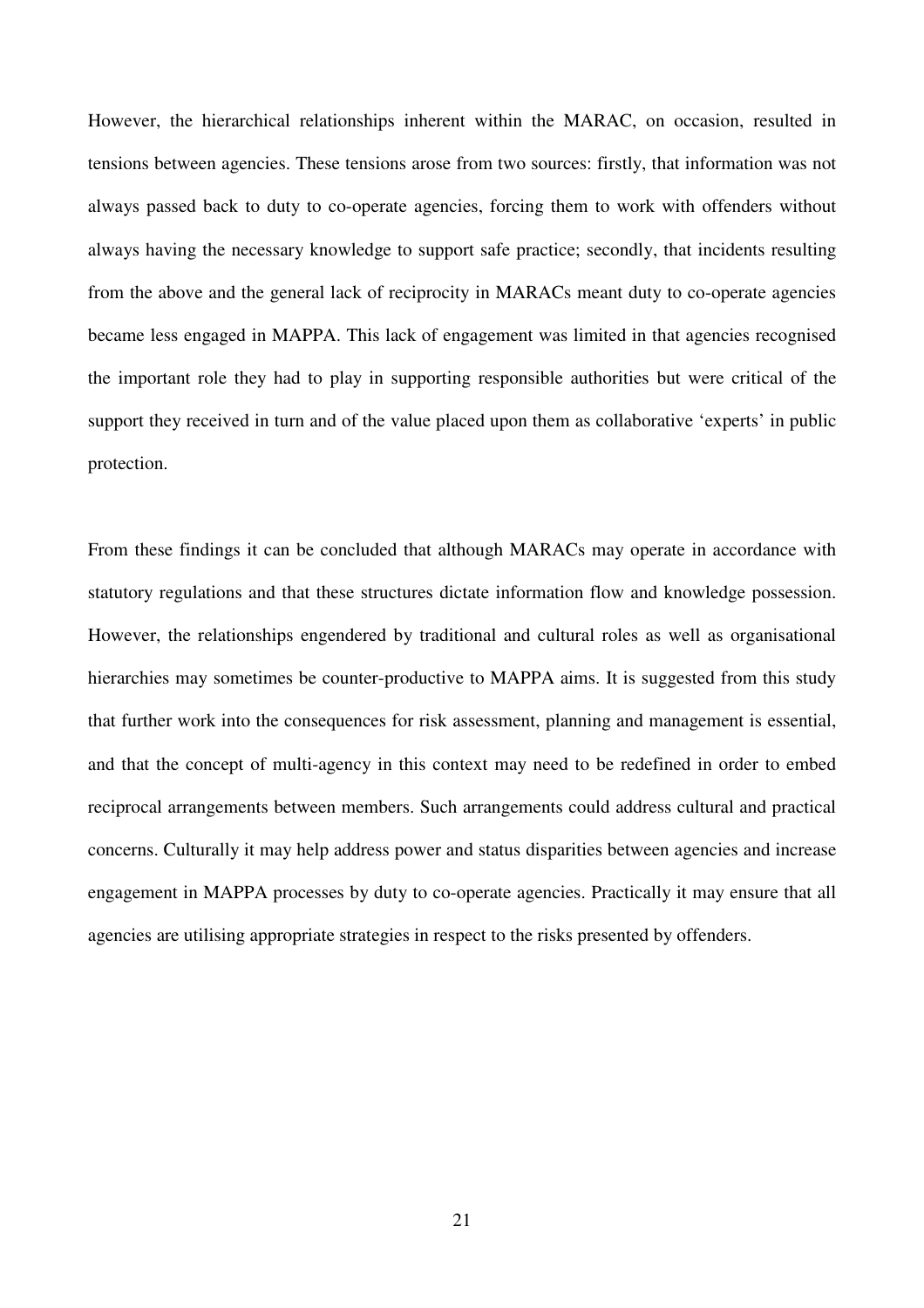# **References**

Bryan, T. and Payne, W. (2003) 'Developing MAPPA: Multi-Agency Public Protection Arrangements', *Criminal Justice Matters.* 51(1): pp. 20-21.

Home Office (2003) *Criminal Justice Act 2003 Explanatory Notes Chapter 44.* London: The Stationary Office.

Hymans, M. (2008). 'How personal constructs about "Professional Identity" might act as a barrier to multi-agency working', *Educational Psychology in Practice.* 24(4): pp. 279-288.

Kemshall, H. (2009). 'Working with Sex Offenders in a Climate of Public Blame and Anxiety: how to make defensible decisions.' *Journal of Sexual Aggression.* 15 (3): pp. 331-343.

Kemshall, H. and Maguire, M. (2001) 'Public Protection, Partnership and Risk Penality: The multiagency risk management of sexual and violent offenders', *Punishment and Society.* 3 (2): pp. 237- 264.

Kemshall, H. and Wood, J. (2008) 'Public Protection in Practice: Multi-agency Public Protection Arrangements (MAPPA)', pp. 111-128 in Clark, C. and McGhee, J. [eds] *Private and Confidential? Handling personal information in the social and health services.* Bristol: Policy Press.

Kemshall, H. and Wood, J. (2007a) 'Beyond Public Protection: An examination of community protection and public health approaches to high-risk offenders', *Criminology and Criminal Justice.*  7(3): pp. 203-222.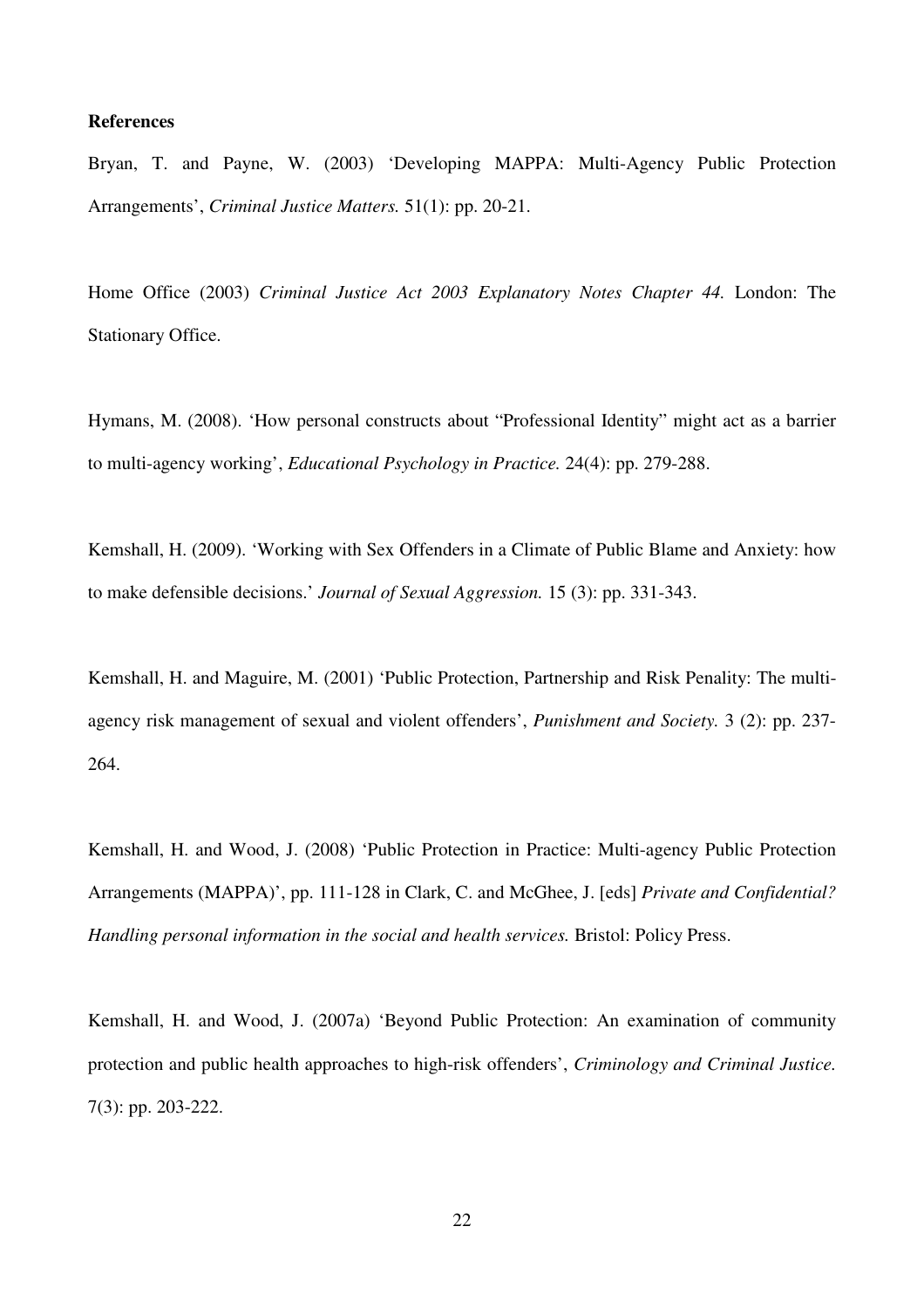Kemshall, H. and Wood, J. with Maguire, M., Hudson, K. and McKenzie, G. (2007b) *The Operation and Experience of Multi-Agency Public Protection Arrangements (MAPPA).* Home Office Report 12/07. Home Office, London.

Maguire, M., Kemshall, H., Noaks, l., Wincup, E. and Sharpe, K. (2001) *Risk Management of Sexual and Violent Offenders: The Work of Public Protection Panels.* Police Research Series paper 139. Home Office, London.

McAlinden, A. (2006) 'Managing Risk: From regulation to the reintegration of sexual offenders', *Criminology and Criminal Justice.* 6(2): pp. 197-218.

Nash, M. and Walker, L. (2009) 'MAPPA – Is Closer Collaboration Really the Key to Effectiveness?', *Policing.* 4(2): pp. 172-180.

National MAPPA Team, NOMS and PPU (2009) *MAPPA Guidance v3.* Ministry of Justice, NPS, HM Prison Service and ACPO.

Robinson, G. (2002) 'Exploring Risk Management in Probation Practice: Contemporary developments in England and Wales', *Punishment and Society.* 4(1): pp. 5-25.

Turner, T. and Colombo, A. (2005) 'Risky Business: The problem with MAPPPs', *Criminal Justice Matters.* 61(1): pp. 34-5.